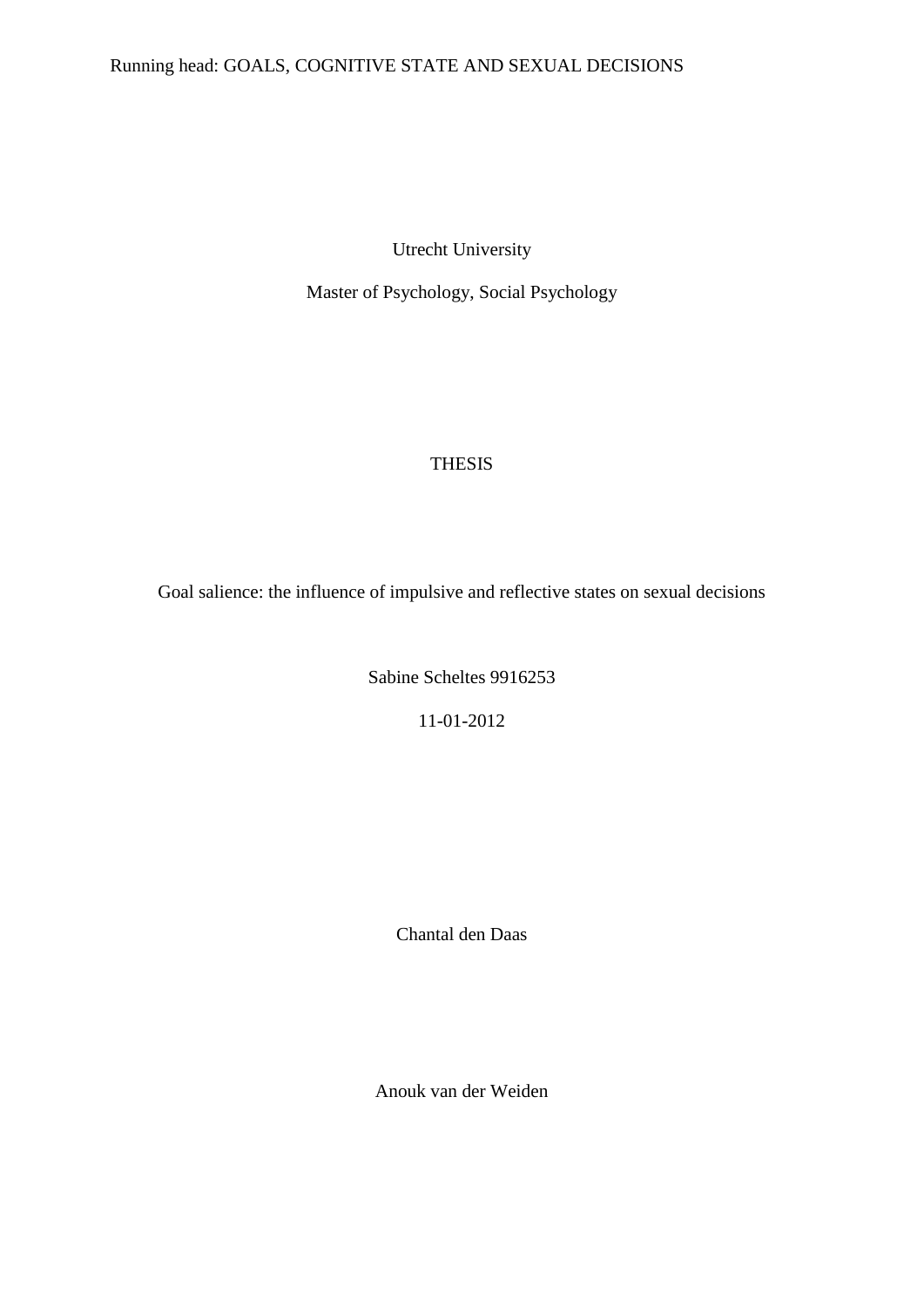#### **Abstract**

At any time people engage in the pursuit of multiple goals and need to regulate the allocation of effort between a short-term goal and long-term goals. In two studies the interplay between goals and cognitive state were explored. We found that people in impulsive states put more effort in attaining short-term goals than in attaining long-term goals when sex goals were relatively important (Study 1). Results from Study 2 show that goal-attainment has two opposing effects on sexual risk decisions, depending on the cognitive state. For people in impulsive states, hedonic principles are most salient and these principles guide their decisions, resulting in less risky decision making when health goal attainment was certain. People in reflective states are guided by deliberate processes, resulting in risky decision making when health goal attainment was certain. Implications for improving health behavior are discussed.

Keywords: short-term goal, long-term goal, salience, sexual decisions, cognitive states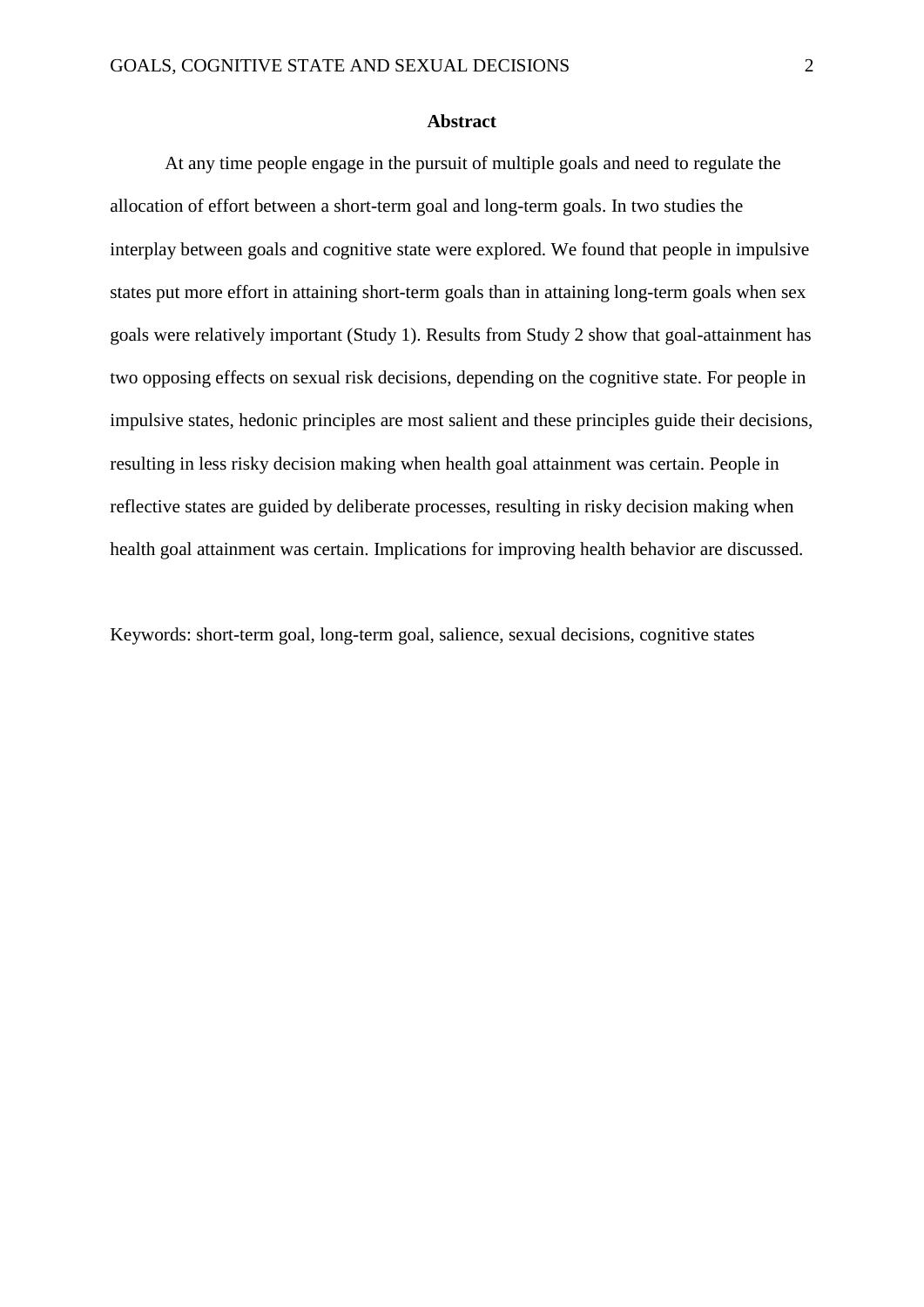Goal salience: the influence of impulsive and reflective states on sexual decisions

People often do things they regret later on. People, saving up for a distant need, give in to luring advertisements and unsafe sex practitioners live wracked with regret after an impulsive sexual escapade. Throughout most of our evolutionary history, a healthy dose of impulsiveness was likely worth the risk (Ditto, Pizarro, Epstein, Jacobson, & McDonald, 2006). However, as the complexity of social environments increased, the ability to control impulses and abstain from immediate desires came to be associated with richer future rewards and less potential risks.

Still, people take risks and some of these risks can have serious consequences. Sexual risk taking, for example, can have serious consequences for ones health. However, a health goal may not be pursued because it is continuously competing with other goals (Gebhardt, 2008). Everyday choice is directed by a variety of goals and there seems to be a conflict between a short-term impulse to attain an immediate incentive goal and the long-term benefits of long-term goals (Strack & Deutch, 2004).

Whether a goal is pursued depends on the salience of that goal. For people in impulsive states, hedonic goals are most salient. People in impulsive states are well known for their incapability of resisting impulses (Ramanathan & Menon, 2006). Instead, the reflective system is guided by long-term goals through a process of deliberate reasoning (Strack & Deutch, 2004). Additionally, goals that are of more importance to a person will be more likely to lead to behavior than less valued goals (Förster, Liberman, & Higgins, 2005).

We propose that when it comes to sexual decisions, there is an interplay between cognitive state and goals. Which goal will influence decision making depends on the relative importance of the goal and the cognitive states people are in. People in impulsive states are guided by short-term goals when making decisions. People in reflective states will follow long-term principles when making decisions. In two studies different opposing goals as well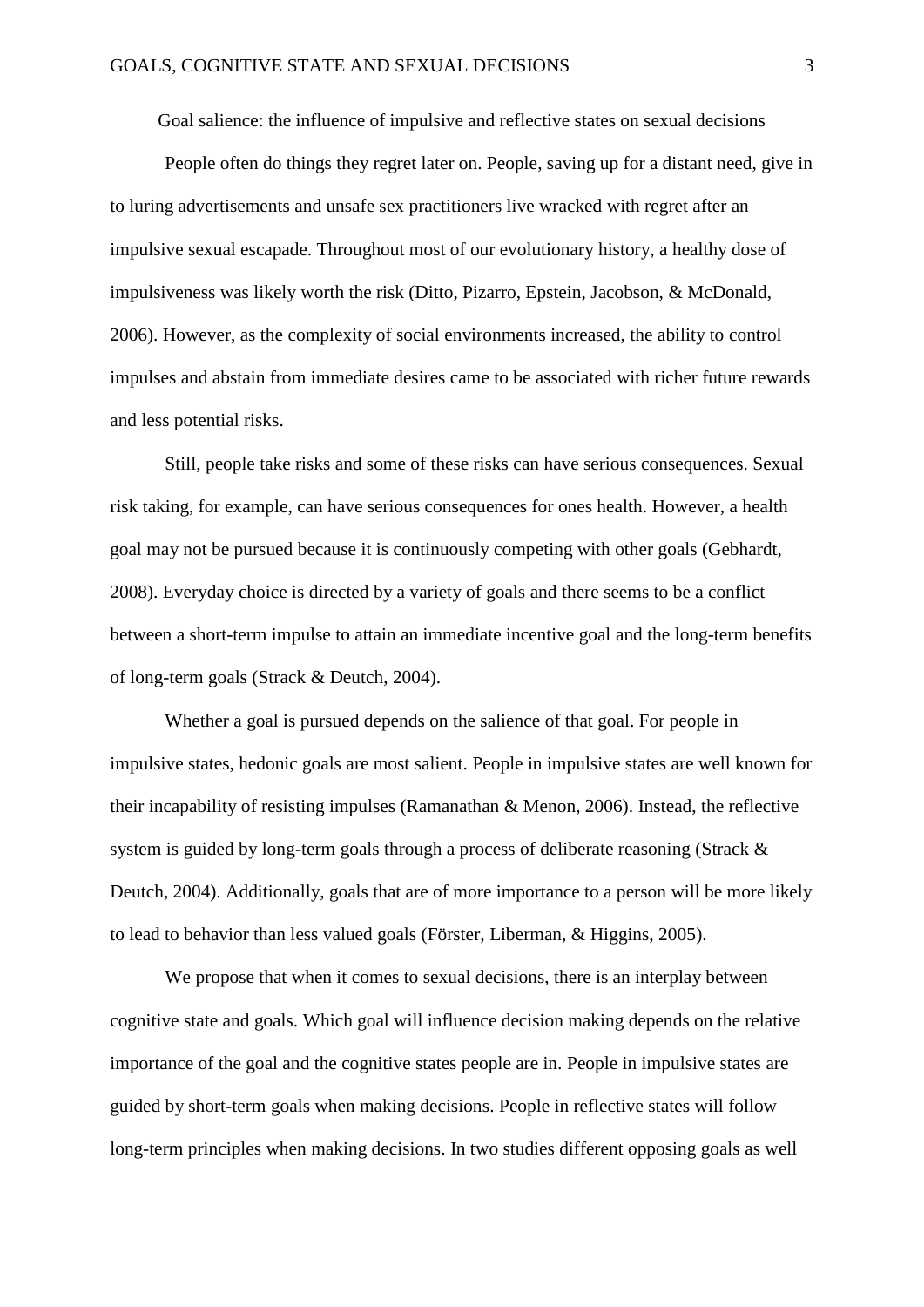as cognitive states will be manipulated to test the different ways in which people deal with sexual decisions.

#### **Cognitive state: influence on behavior**

Previous research has shown how both impulsive and reflective impulses determine health behavior (Hofmann, Friese, & Wiers, 2008). In the reflective system, behavior results from a decision process where the value and the probability of potential consequences are weighted and integrated to reach a preference for one behavioral option (Strack & Deutch, 2004). If a decision is made, the reflective system activates behavioral schemata through a mechanism of intending. This process of intending is self-terminating: when the goal of the decision is reached, the process is turned off. Long-term goals, like health goals, lead to behavioral intentions if people have the mental capacity and the motivation to process these long-term goals (Strack & Deutch, 2004). Important long-term goals should lead to stronger intentions, exert more force, and lead to less risky decisions.

People are not always in a reflective state, especially when it comes to sexual decisions. The impulsive system requires little cognitive capacity and may control behavior under suboptimal conditions. This impulsive system adheres to the hedonic principle: positive stimulation facilitates approach; negative stimulation facilitates avoidance (Strack & Deutsch, 2004). Impulsive behavior is driven by pleasure seeking goals. These short-term goals, also known as impulses or hedonic goals, may conflict with long-term goals, such as to be frugal or to stay healthy (Ramanathan & Menon, 2006). Impulsive decision-makers are more likely to engage in risky decisions and more likely to engage in intercourse (Donohew et al., 2000). Factors that result in impulsive states include arousal and visceral factors such as drive states (e.g. sexual desire). Loewenstein (1996) and Ditto, et al. (2006) claim that visceral factors cause people to behave in a desired yet risky manner, contrary to their own long-term selfinterest. Ariely and Loewenstein (2006) show that arousal has a significant effect on the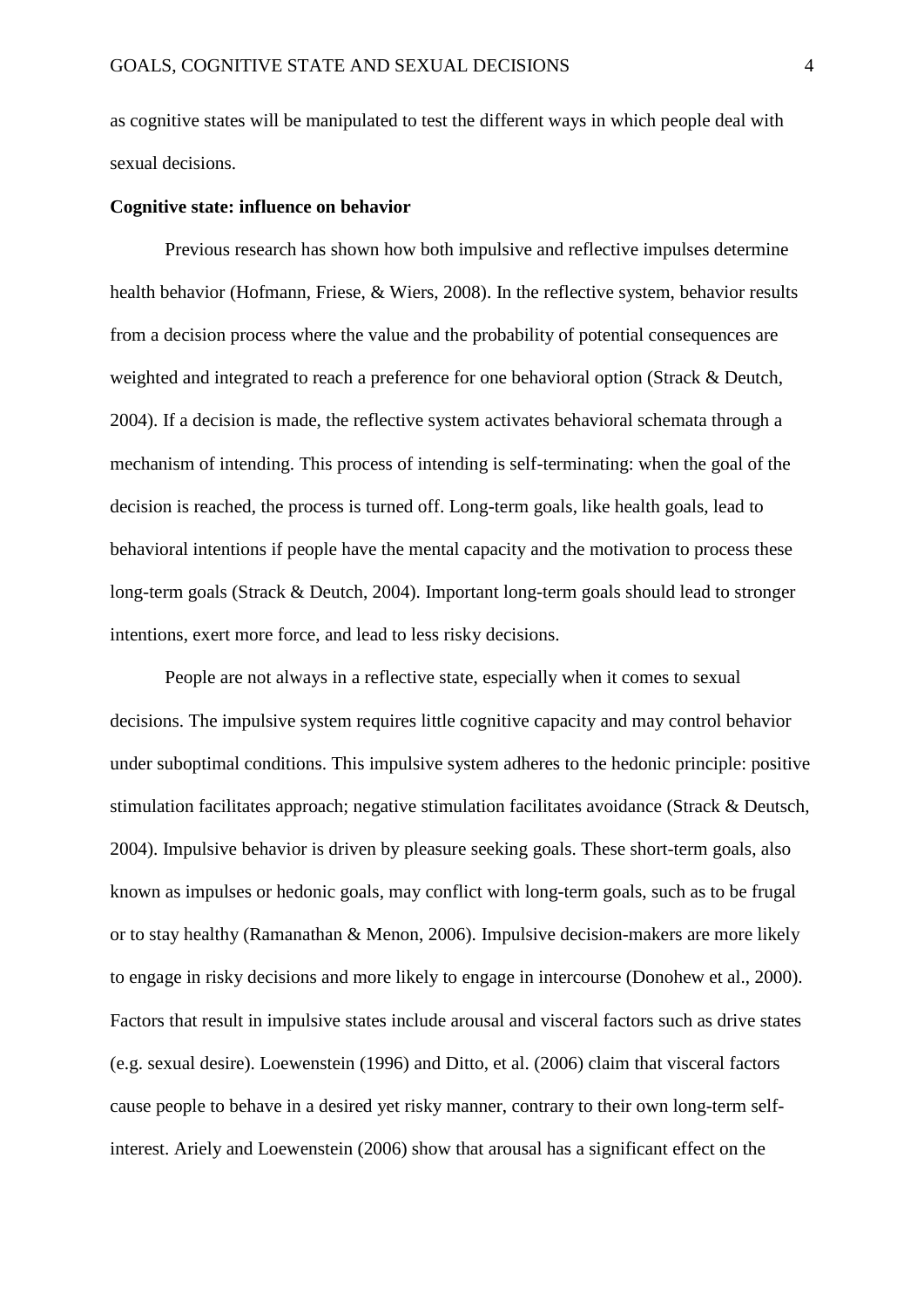subjective attractiveness of different activities and on the willingness to engage in risky sexual activities. Sexual arousal influences the intensity of motivation to choose sex over other goals.

### **Goal salience and goal importance: influence on goal pursue**

Everyday choice and behavior are directed by a variety of goals, defined as internal representations of desired states (Austin & Vancouver, 1996). According to Gebhardt (2008), whether a goal is pursued depends on the state or quality of that goal relative to neighbouring items, also known as the salience of that goal. A health goal may not be regarded as most salient or may not be pursued over time because it has to continuously compete with other goals for limited resources (Gebhardt, 2008). For people in impulsive states, a short-term goal is most salient and these people may experience conflict between this short-term goal and a long-term goal. This will resolve in favor of the short-term goal, which continued to operate in the background and leads to an increase in desire (Ramanathan & Menon, 2006). People in reflective states can experience a conflict between the temptation and the long-term goal. However, as long-term goals are more salient for people in reflective states, this conflict will lead to a renewed shielding of the long-term goal (Ramanathan & Menon, 2006).

Additionally, goals that are of more importance to a person will be more likely to lead to behavior than less valued goals (Förster, Liberman, & Higgins, 2005; Strack & Deutsch, 2004). When health goals are relatively important this will guide behavior more, resulting in less risky sexual decision making. Some goals are of such importance to people that they overshadow other goals. Sex goals are an example of such goals. Perceptions of the positive benefits, like psychical pleasure, of unprotected sex are better predictions of sexual risk taking decisions than the perceived costs (Levinson, Jaccard, & Beamer, 1995; Parsons, Halkitis, Bimbi, & Borkowski, 2000; Siegel et al, 1994).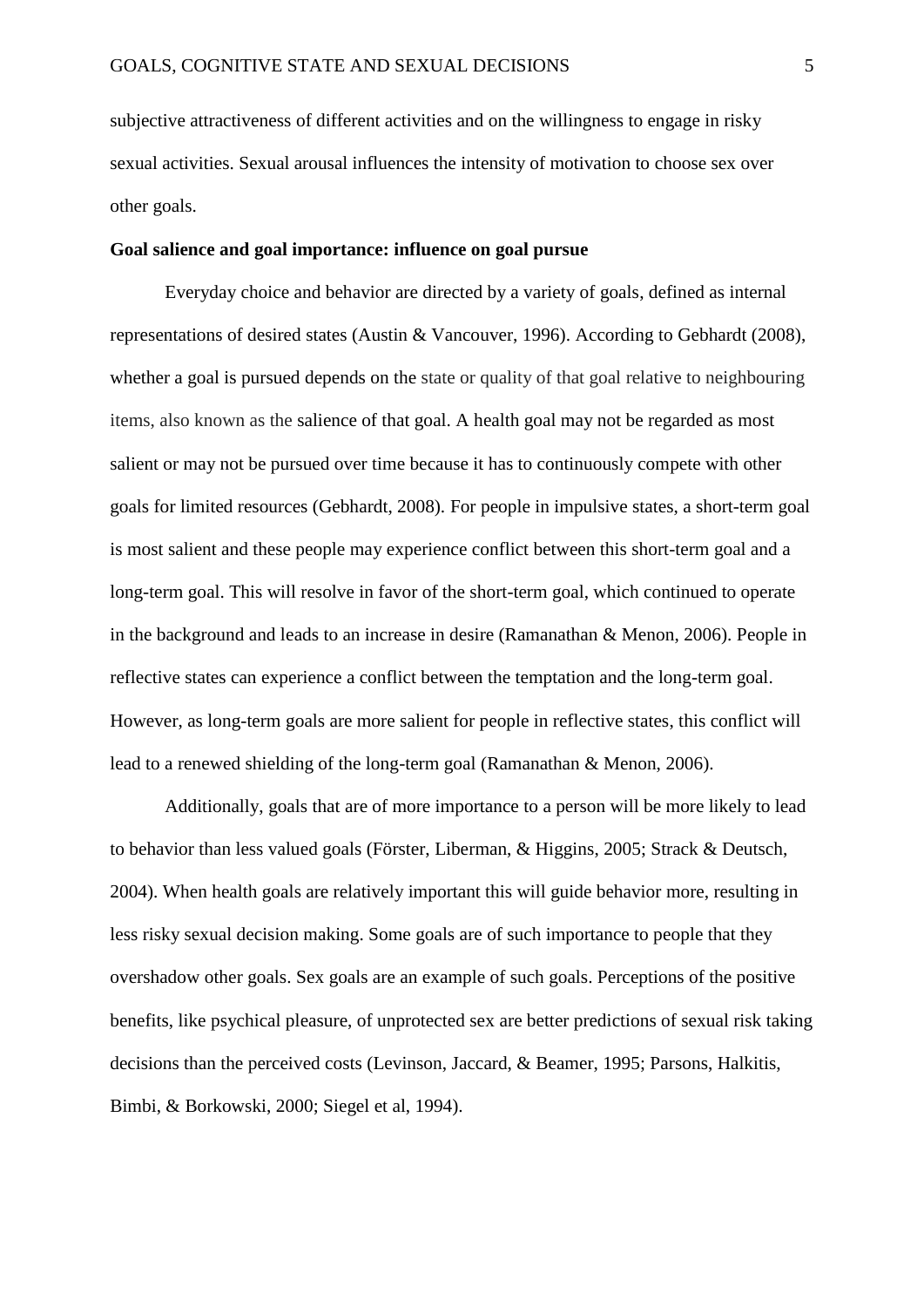We expect that when sex goals are relatively important to people there will be a larger effect on sexual decisions. We expect to find this effect in the present study. People in impulsive states will show increasing desire for a short-term goal, whereas people in reflective states will show no increase.

#### **Goal attainment: influence on risk decisions**.

To pursue a goal is one thing, to stay committed to a goal is another. How will people remain committed to their long-term goal? Research on this subject is divided. Research by Fishbach, Shah, and Kruglanski (2004) focuses on the hedonic aspect of goal attainment. They suggest that the more people are satisfied with advancement towards their goal, the more they are inclined to increase their efforts due to the experienced pleasure of their accomplishments. If a person is disappointed with the outcome of his or her efforts, he or she is likely to disengage from the goal (Wrosch, Scheier, Miller, Schulz, & Carver, 2003). This indicates that for people in impulsive states, who are guided by the hedonic aspects of goals, goal attainment will enhance the salience of that goal and therefore the goal will remain active.

Other research focuses more on reflective processes and sees goal-directed behavior as more deliberate, a tendency to pursue a goal until it is fulfilled or until the person disengages from goal pursuit (Goschke & Kuhl, 1993). According to Gebhardt (2008), recent research indicates that a goal loses its salience when one is successfully progressing towards it, indicating that when goal attainment is certain, progress is satisfactory and it is more efficient to put effort in other goals. Alternative goals will then increase their influence on behavior (Förster et al, 2005; Louro, Pieters, & Zeelenberg, 2007; Vohs & Baumeister, 2008). Additionally, according to Jeffrey, Onay, and Larrick (2010), goal attainment seems to create a psychological cushion that allows people to make riskier decisions. In the case of goal non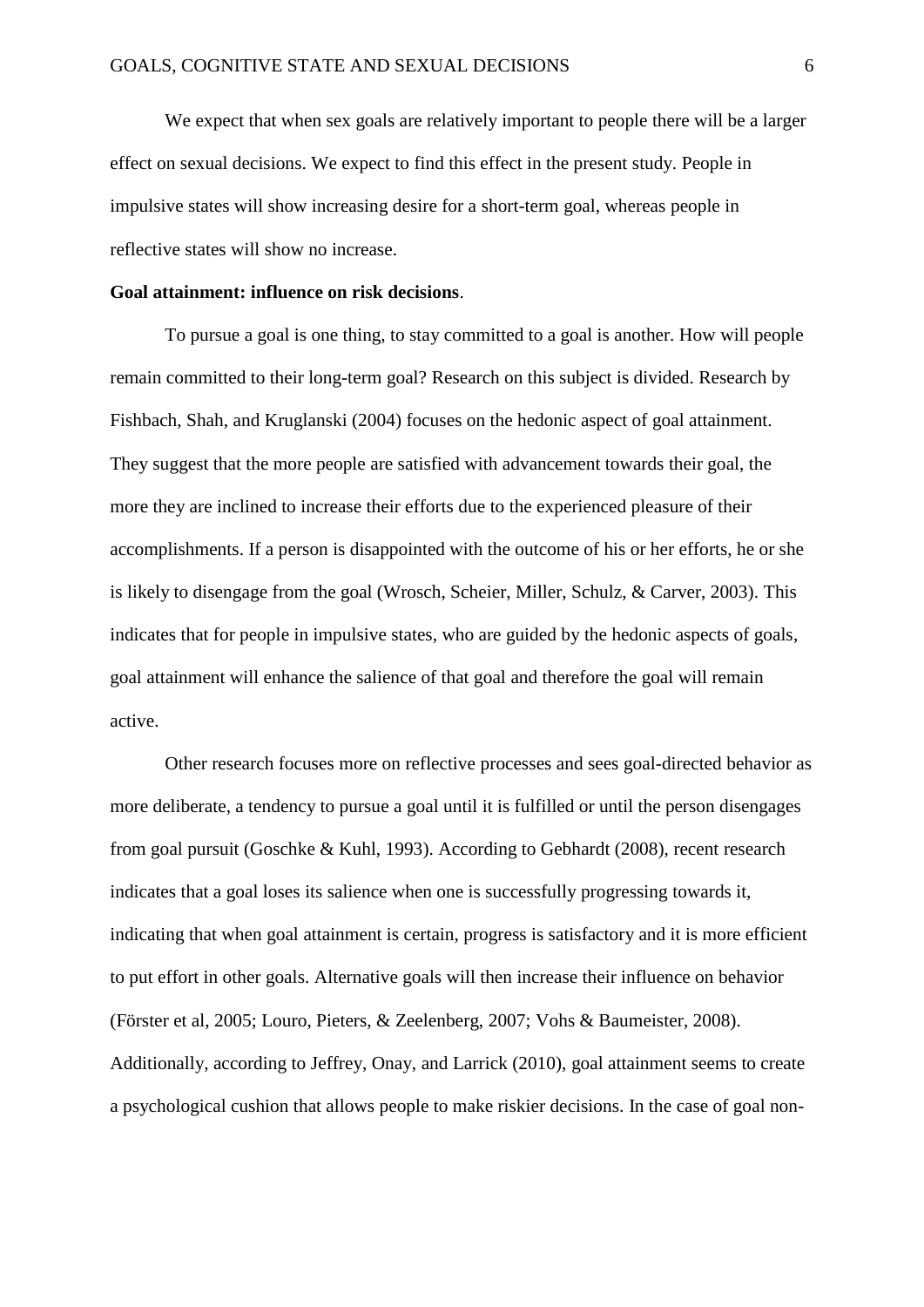attainment, this deliberate process operates in a different manner. When a goal is not attained, the goal is still salient and remains active (Zeigarnik, 1927).

We expect to find these different patterns because of the interplay between cognitive states and goal attainment. Because the reflective system activates behavior through a more deliberate process, we expect people in reflective states who have not attained their health goal to remain focused on this goal, resulting in less risky decision making. People in reflective states who have attained their health goal, experience that progress is satisfactory and it is more efficient to put effort in another goal. This will increase the likelihood of sexual risk taking. People in impulsive states, however, are guided by the hedonic aspect of goal attainment. The pleasure of goal attainment will enhance the salience of that goal and efforts to attain the goal will remain. This will result in less risky sexual decision making. Goal nonattainment on the other hand will decrease efforts, thereby increasing risk decisions.

#### **The present research**

To investigate the effects of goals for people in impulsive and reflective states, we manipulate these states through two different mindset manipulations. Study 1 will provide participants with the opportunity to work for access to two alternatives using a concurrent schedules paradigm. Participants have to choose between a short-term goal (watching a slightly erotic film) and a long-term goal (participating in a boring task for money). The response demands of the choices are varied, and the index of relative reinforcing value of the choice is defined as the amount of work done to obtain one versus another alternative. This study was designed to test the hypothesis that people in impulsive states will find hedonic tasks more reinforcing than alternative activities associated with long-term goals, in comparison to people in reflective states.

The second study will add the importance of goal attainment and also focuses on two goals, a short-term sex goal and a long-term health goal. To investigate the effect of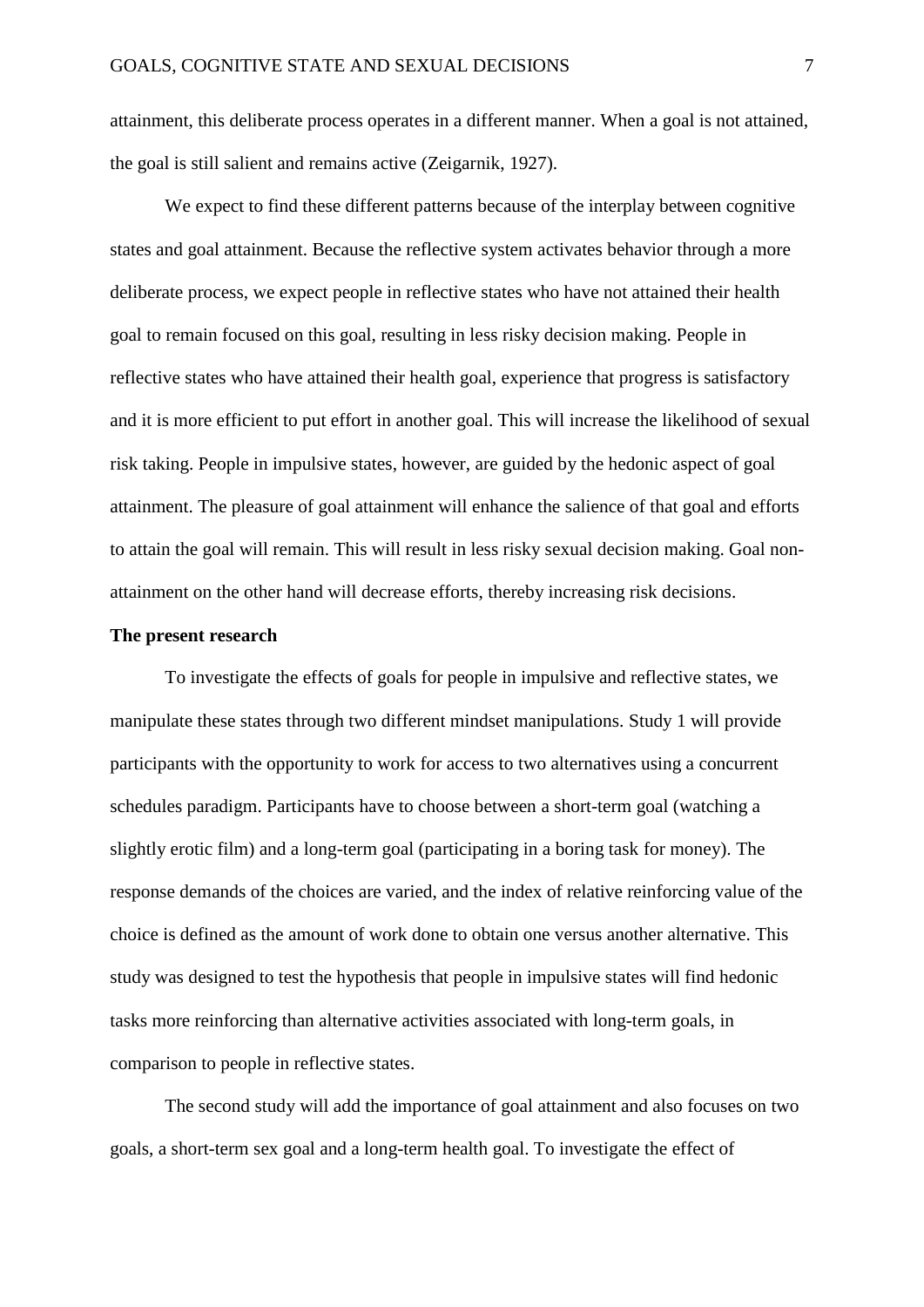attainment of a health goal on sexual risk taking for people in impulsive and reflective states, both goal attainment and cognitive state were manipulated. Goal attainment was manipulated by asking participants to write about a situation where they did attain a relevant health goal. Risk decisions were assessed by asking the participants how likely it was that they would have unprotected sex with an attractive person (the temptation) in a situation, described in a scenario. When health goals are relatively important, we expect people to make less risky sexual decisions, independent of the cognitive states people are in. We also expect to find an effect of sex goals: when sex goals are relatively important, this will lead to riskier sex decisions.

# **Study 1**

#### **Method**

**Participants and design.** A total of 66 students (26 men) at Utrecht University (*M* age  $= 22.02$  years,  $SD = 3.28$ ) participated in exchange for 2 Euros or course credits. This study used a 2 (impulsive state versus reflective state) x 2 (male versus female) mixed design. Participants were randomly assigned to one of the two conditions.

**Procedure.** Participants were first introduced to a cognitive state manipulation. An adjusted version of the mortality salience manipulation (Greenberg et al., 1990) was used. Participants were explained the meaning and the importance of being either in an impulsive state or in a reflective state. They were then requested to take time to think about a situation when they were either in an impulsive or reflective state and to answer three questions about this situation: "Describe a situation when you were impulsive/ reflective", "Describe, as short as possible, the emotions that you experience while thinking about situations when you were impulsive/ reflective" and "Describe, in specific terms, what physical reactions you experience when you are impulsive/ reflective".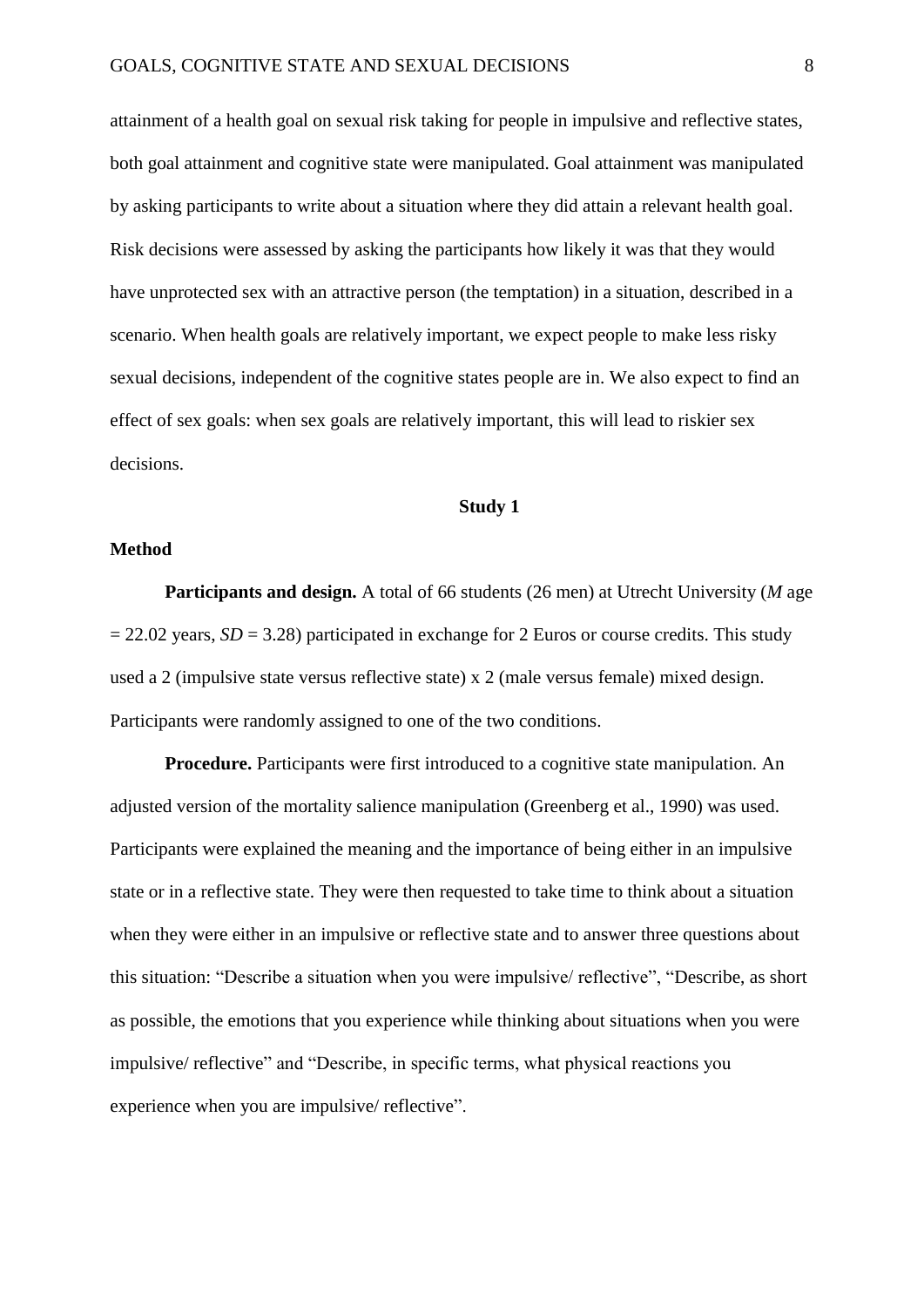Participants were then introduced to a computer-generated concurrent schedules task. The task was based on Epstein's concurrent chain schedules task (Lappalainen & Epstein, 1990) and measured the reinforcing value of hedonic versus non-hedonic tasks. Participants were explained that they could earn points which, later on, would be traded in for two additional tasks. One task was watching an enjoyable, slightly erotic film, and one was a tiring task to earn extra money. Each screen consisted of two pictures representing the two tasks. There was no effect of picture placement (left or right). Therefore these data were collapsed for analyses. A point was earned for clicking the mouse associated with the chosen picture. Ten points corresponded with one minute of the additional task. Participants were informed that not every click would produce a point and with every round it would get harder to earn points for one of the two tasks. Point totals were displayed between each round. Participants all participated in five rounds and were told that it was their choice to work for either the film and/or the tiring task. Each round was terminated upon the subjects earning 20 points total. Participants were informed of their overall point totals after each round. The reinforcement schedules for both the film and tiring task options were set to a variable ratio 2 (VR2) in the first round of the task. In subsequent rounds, the tiring task schedule was kept at VR2, while the schedule for the film was set at VR2 in round 1 and doubled for each subsequent round (ascending VR4 to VR8 to VR16 to VR32). After completing the five rounds, participants were informed of their total score. Subsequently, participants were informed there would be no additional tasks.

To conclude the experiment, participants filled out two questionnaires with items scored on a 7 point scale,  $1 =$  entirely not true to 7 = entirely true. The first questionnaire concerned the importance of short-term goals, like sex goals, and consisted of seven items, for example: "If I haven't had sex for a while, I'll put extra effort in getting sex'. These statements were based on the self-focused reasons, especially pleasure, found most in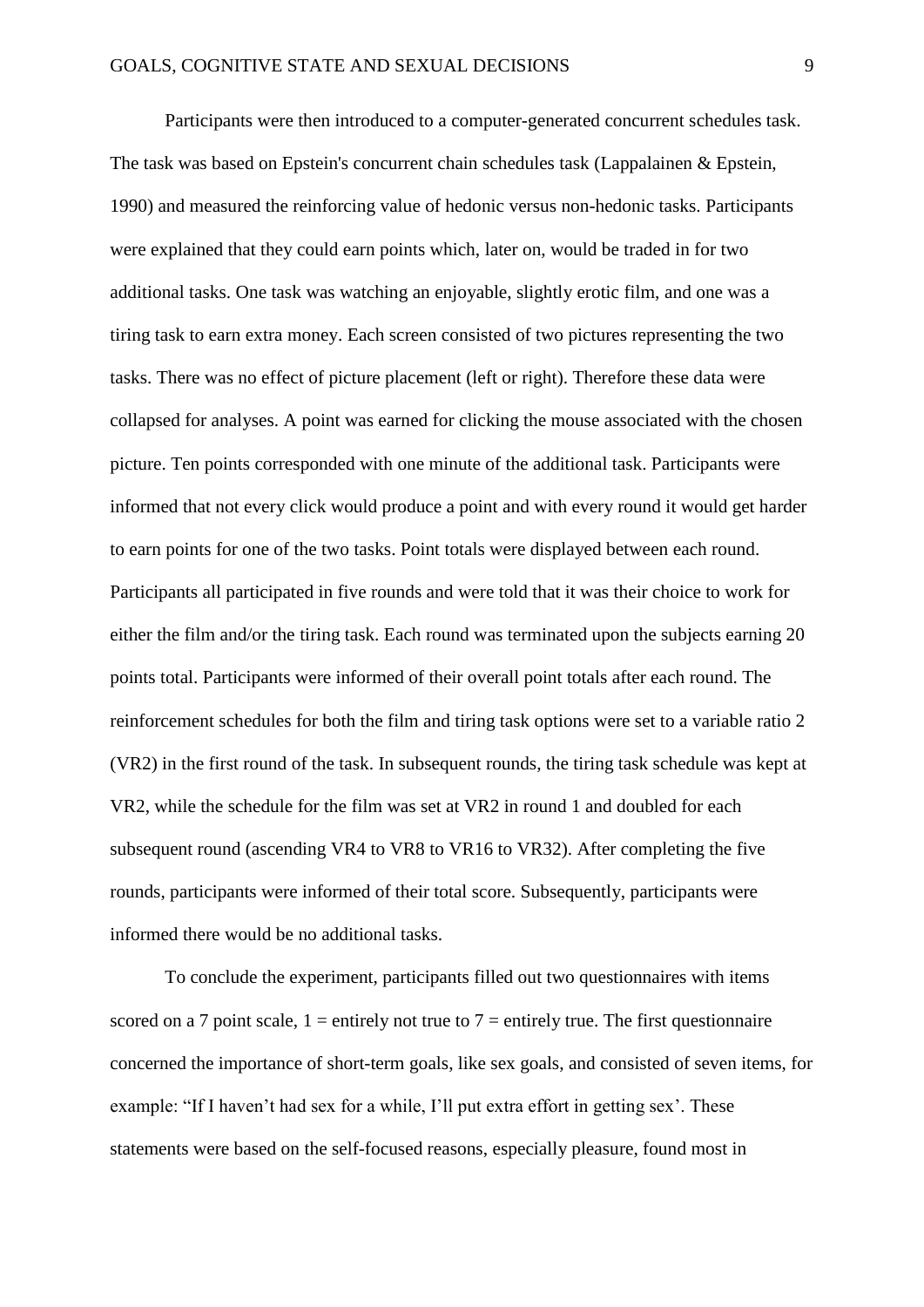previous research. To assess the importance of long-term goals like earning money a second questionnaire was added. This questionnaire concerned the importance of participants' goals concerning money and consisted of eight items, for example: "It is important for me to make a lot of money".

#### **Results and discussion**

To check whether the importance of sex goals differed between the different conditions, two independent t-tests were conducted with sex goals as the dependent variable and gender and cognitive state as between subject variables. The t-tests showed significant effects for both gender and cognitive state. Men ( $M = 4.42$ ,  $SD = 1.05$ ) and women ( $M = 4.05$ , *SD* = .85) showed a difference in how importance sex goals were to them,  $t(89) = 1.86$ ,  $p =$ .07,  $r = .19$ ). Participants in impulsive ( $M = 3.98$ ,  $SD = .89$ ) and reflective states ( $M = 4.43$ , *SD* = .97) differed in the importance of their sex goals,  $t(89) = -2.27$ ,  $p = .03$ ,  $r = .23$ . We will shed light on this in the discussion.

**Effort for short-term goals.** To analyse the differences in effort for film points, a repeated measures ANCOVA was conducted with round as within subjects factor and cognitive state and gender as between subjects factors. Standardized sex goals were added as covariate. There was a main effect of round,  $F(4, 55) = 11.30, p < .01, \eta_p^2 = .45$ , and an interaction effect of cognitive state with sex goals,  $F(1, 58) = 8.47$ ,  $p < 0.01$ ,  $\eta_p^2 = 0.13$ . As expected, both were qualified by the significant three way interaction of round, cognitive state and sex goals,  $F(4, 55) = 3.09$ ,  $p = 0.02$ ,  $\eta_p^2 = 0.18$ . To explore this interaction further, we computed simple slopes for the effects of cognitive state on round for participants for whom sex goals were relatively unimportant (-1 SD) and for participants for whom sex goals were relatively important  $(+ 1 S D)$ , (see Aiken & West, 1991). When participants valued their sex goals more than average, the interaction between round and cognitive state is marginally significant,  $F(4, 55) = 2.09$ ,  $p = .09$ ,  $\eta_p^2 = .13$  (see Figure 1). There was a significant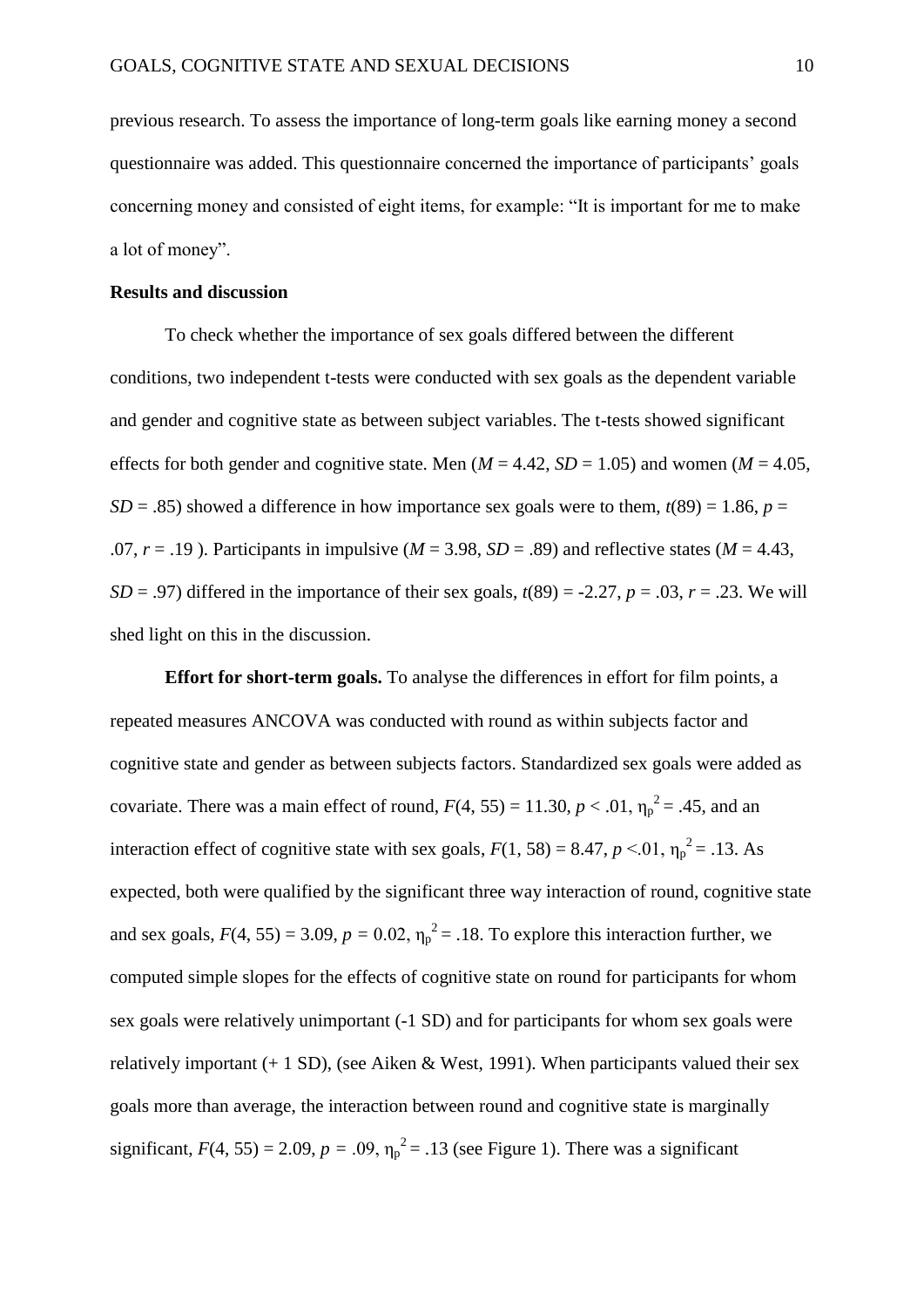ascending linear effect of round when participants were in an impulsive state,  $F(1, 32) = 6.28$ ,  $p = .018$ ,  $\eta_p^2 = .16$ . These results indicate that subjects choose to work for film points at an increasing rate across rounds, when in an impulsive state. There was no linear effect of round when participants were in a reflective state. The interaction between round and cognitive state when participants valued their sex goals less than average, were not significant.

Furthermore, there was a significant two way interaction of gender and sex goals, *F*(1, 58) = 6.19,  $p = .016$ ,  $\eta_p^2 = .09$ , and a significant three way interaction of round, gender and sex goals,  $F(4, 55) = 3.37$ ,  $p = .01$ ,  $\eta_p^2 = .19$ , indicating that when sex goals were relatively unimportant, men showed a higher overall effort for film points ( $M = 45.97$ ,  $SE = 6.85$ ) than women ( $M = 41.78$ ,  $SE = 5.33$ ). None of the other effects reached significance.

**Effort for long-term goals**. To analyse the differences in effort for the boring task to earn extra money, a repeated measures ANCOVA was conducted with round as within subjects factor and cognitive state and gender as between subjects factors. Standardized money goals were added as covariate. There was a significant three way interaction of round, gender and money goals,  $F(4, 55) = 3.31$ ,  $p = .02$ ,  $\eta_p^2 = .19$  and a marginally significant four way interaction of round, cognitive state, gender and money goals,  $F(4, 55) = 2.38$ ,  $p = .06$ ,  $\eta_p^2$  = .15. To explore these interactions further, we computed simple slopes for the effects of gender and cognitive state on money goals for participants for whom money goals were relatively unimportant (-1 SD) and for participants for whom money goals were relatively important (+ 1 SD). A significant interaction was found between cognitive state and gender for participants who valued their money goals more than average,  $F(1, 58) = 5.91$ ,  $p = .02$ ,  $\eta_p^2$ = .09. When money goals were relatively important, men showed a higher overall effort for film points ( $M = 48.55$ ,  $SE = 9.23$ ) than women ( $M = 25.35$ ,  $SE = 9.49$ ). Men who valued their money goals more than average put more effort in film points when they were in an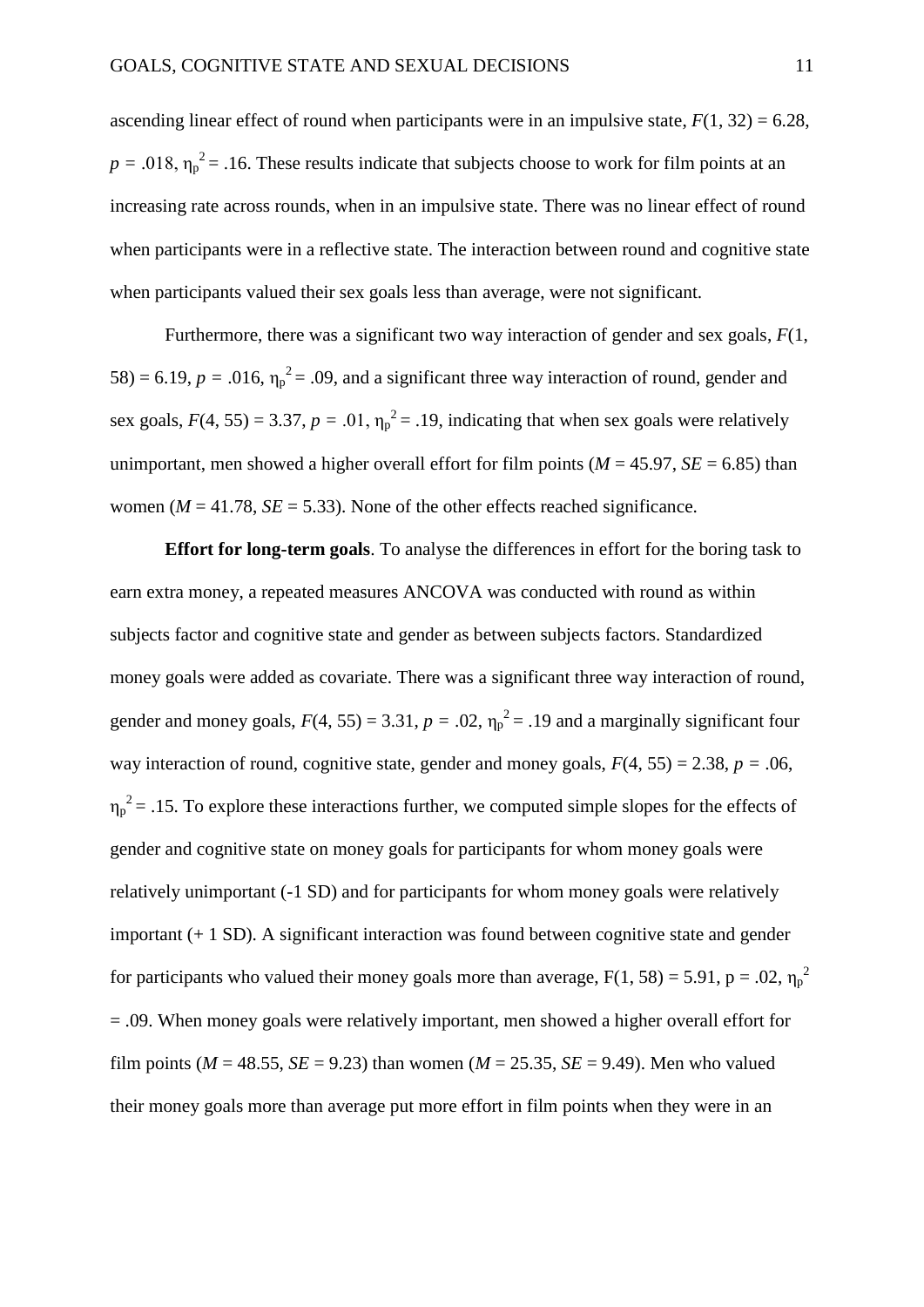impulsive state,  $(M = 61.23, SE = 11.96)$  than women did  $(M = 23.35, SE = 9.98)$ . The effects for participants who valued their money goals less than average did not reach significance.

We found that participants in impulsive states show increasing effort for film points when sex goals are relatively important. The manipulation checks showed that these results cannot be explained by differences in the importance of sex goals for people in different cognitive states. The results are in accordance with our expectations about the importance of sex goals and the literature on the effort that people in impulsive states make to attain shortterm goals. The effects did not reach significance for people in reflective states, indicating that people in reflective states did not show an increase in effort for short-term goals.

We also found gender effects. When sex goals were relatively unimportant and when money goals were relatively important, men showed a higher effort for film points than women. The manipulation checks showed that these results cannot be explained by differences in the importance of sex goals for men and women. This could indicate that irrespective of the relative importance of both the sex goals and the money goals, men show a higher effort for hedonic, short-term activities.

In our next study we focus on a different aspect of goals, namely experienced longterm goal success or failure when it comes to health and it's influence on risk taking. The difference in cognitive state remains important, but the manipulation itself is changed so it is better suited for a paper version.

#### **Study 2**

# **Method**

**Participants and design.** A total of 131 people (66 men) between the ages of 18 and 43 (*M* age = 23.58 years, *SD* = 5.04) participated. Participants agreed to fill in the forms in the train between Utrecht Central and Amsterdam Zuid WTC (n=29) and in the train between Utrecht Central and Beverwijk (n=34). More participants were recruited at Universities, at the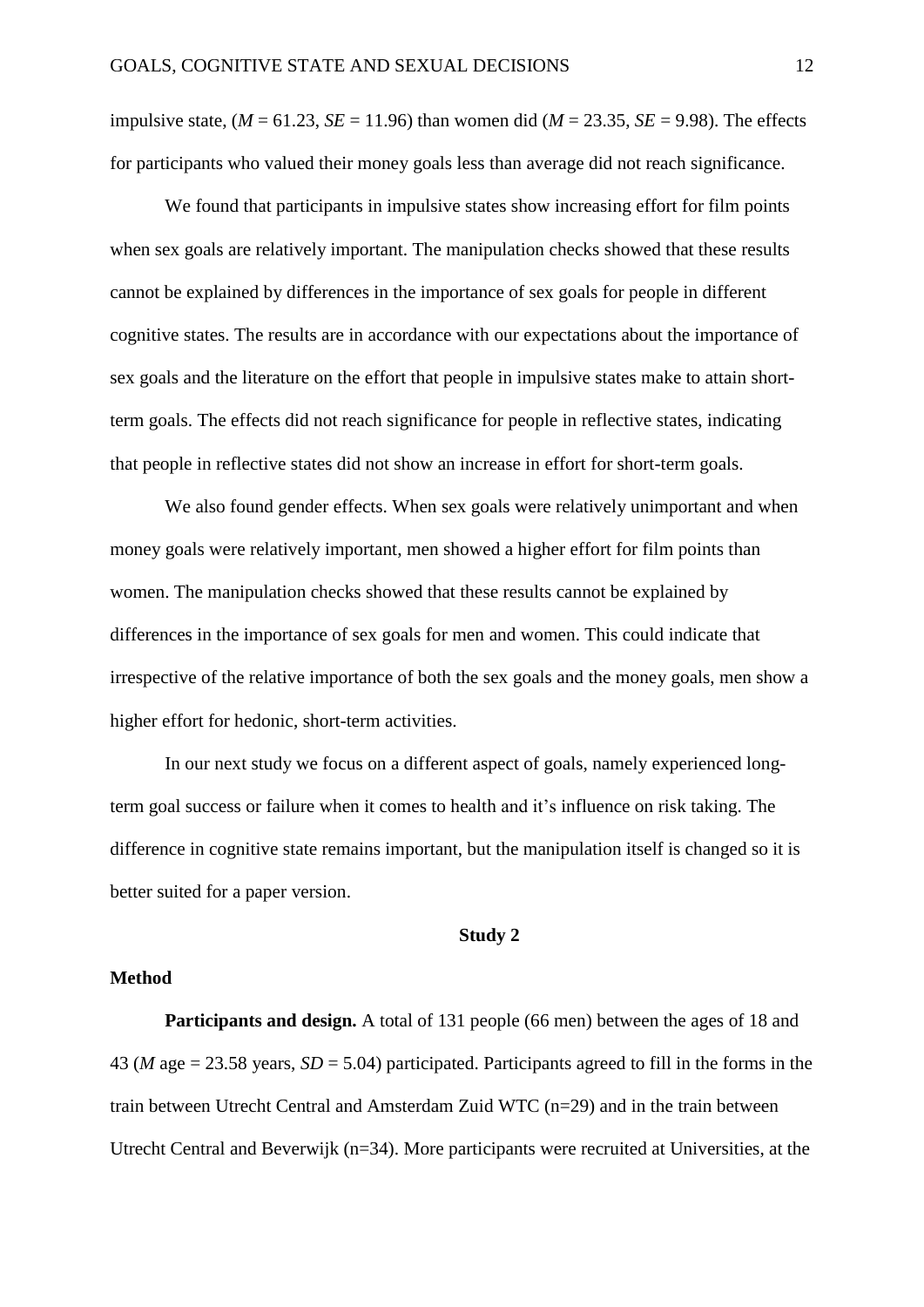University of Amsterdam (n=23) and at Utrecht University (n=45). This study used a 2 (goal attained versus goal not attained) x 2 (impulsive state versus reflective state) x 2 (male versus female) between subjects design. Participants were randomly assigned to one of the four conditions.

**Procedure.** Participants who agreed to participate were given four pages and were told that the experiment consisted of different unrelated tasks. They were asked to complete each assignment in the order they were presented.

Participants were requested to write about a situation when they were (un)successful in attaining a valued health goal. They were asked to think about this health goal intensively and take some time to write about the situation. They were told that the aim of this assignment was to find out what makes someone (un)successful in attaining health goals.

Participants were then introduced to a cognitive state manipulation. They were asked to read a bogus article which described the positive effects of being either impulsive or reflective, a procedure modelled after Lockwood and Kunda (1997). Participants were told they were about to read an article from a newspaper. Afterwards they had to indicate from which newspaper this article was.

Next, the participants were presented with a description of a real life situation, based on the scenario used by MacDonald, Fong, Zanna, and Martineau (2000), where a person meets an attractive person of the opposite sex (Evelien or Frank). They talk en enjoy themselves and at the end of the evening they want to have sex, but there is no condom present. In the scenario the women takes birth control pills, so there is no risk of pregnancy to consider.

The participants were asked to really imagine themselves in the given situation and answer two questions, scored on a 7 point scale. The first question concerned the dependent variable, the sexual risk decision; "Would you have sex with Evelien/ Frank in the presented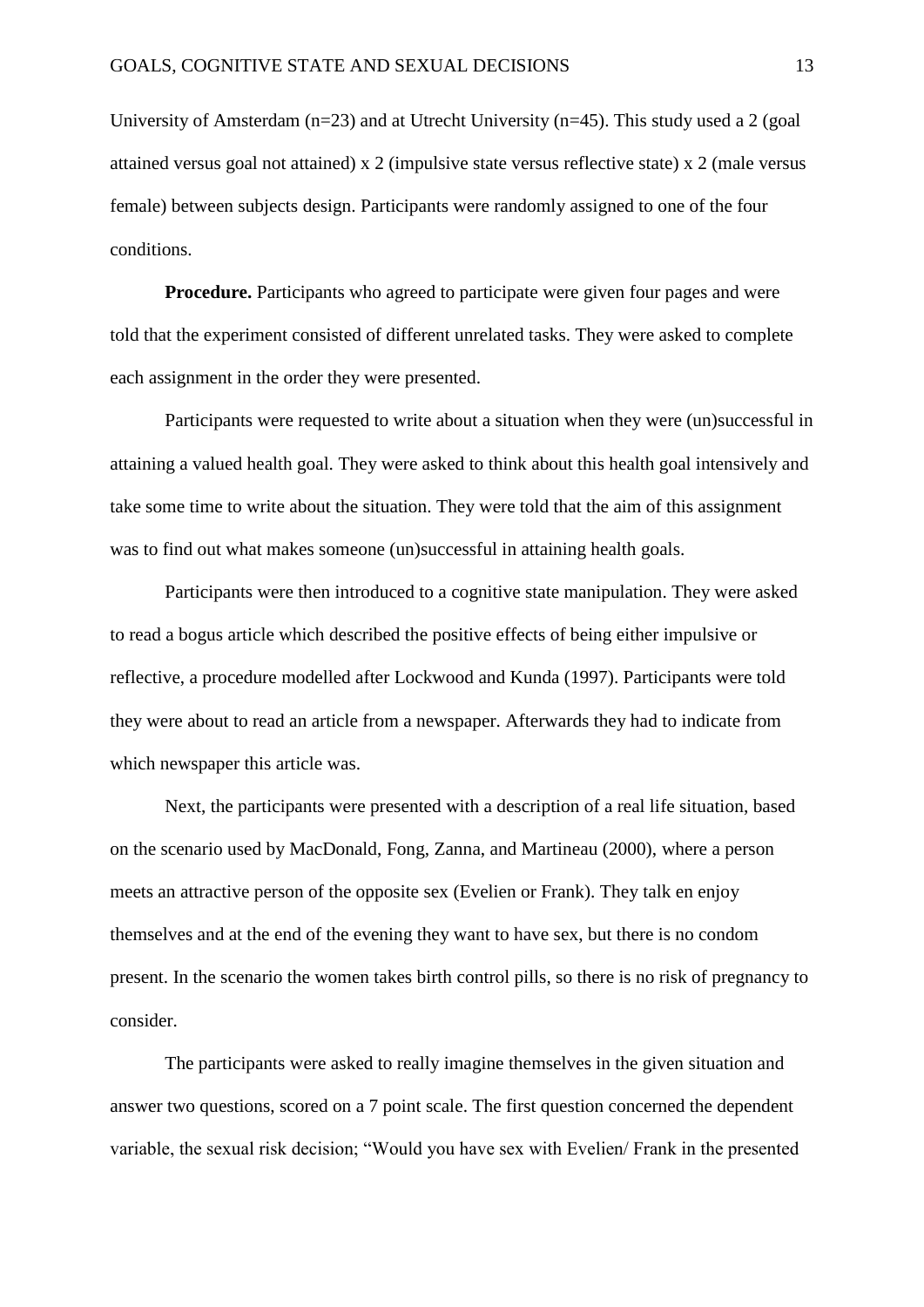situation?" ( $1 = \text{very unlikely} / 7 = \text{very likely}$ ). The second question was added as a manipulation check and concerned arousal; "How arousing is this situation to you?"  $(1 = not$ al all arousing/  $7 =$  very arousing).

Participants filled out two questionnaires with items scored on a 7 point scale,  $1 =$ entirely not true to  $7$  = entirely true. The first questionnaire concerned the importance of their sex goals and concerned the same seven items as Study 1. The second questionnaire concerned the importance of participants' health goals and consisted of five items, for example: "It is important for me to protect myself against sexually transmitted diseases". **Results and discussion**

**Arousal.** Two independent t-tests showed no significant effect of arousal for both gender and cognitive state. Men ( $M = 4.67$ ,  $SD = 1.88$ ) and women ( $M = 3.94$ ,  $SD = 1.72$ ) found the presented scenario equally arousing,  $t(128) = 1.60$ ,  $p = .11$ ,  $r = .14$ . Participants in impulsive ( $M = 4.46$ ,  $SD = 1.78$ ) and reflective states ( $M = 4.13$ ,  $SD = 1.89$ ) also found the presented scenario equally arousing,  $t(128) = .28$ ,  $p = .78$ ,  $r = .025$ .

**Sexual risk decisions with sex goals**. Because health goals and sex goals were significantly correlated ( $r = -18$ ,  $p = .04$ ), we used two separate ANCOVA's, starting with a 2 (goal attained versus goal not attained) x 2 (impulsive versus reflective) x 2 (male versus female) ANCOVA with sex goals as covariate. There was a main effect of sex goals. When sex goals were relatively important  $(+1 S D, M = 4.97, SE = 0.31)$ , participants made riskier decisions than when sex goals were relatively unimportant  $(-1 SD, M = 2.75, SE = 0.33), F(1,$  $115$ ) = 20.08,  $p < 01$ ,  $\eta_p^2$  = .15.

As expected, the three-way interaction of goal attainment, cognitive state and sex goals was significant,  $F(1, 115) = 5.46$ ,  $p = .02$ ,  $\eta_p^2 = .05$ . To explore this interaction further, we conducted simple slopes for the effects of goal attainment and cognitive state on sexual risk taking for participants who value sex goals less than average (-1 SD) and for participants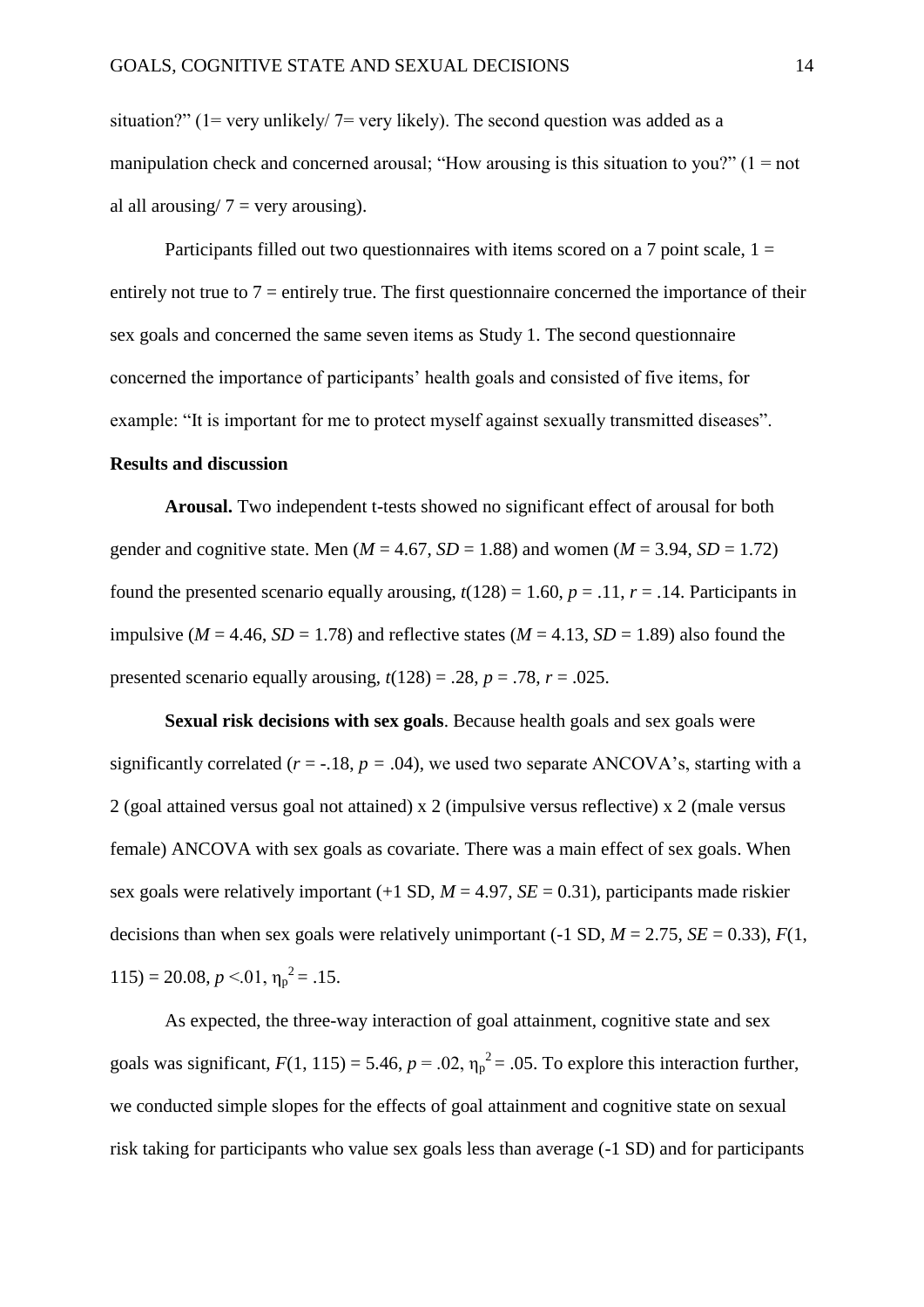who value sex goals more than average  $(+ 1 S D)$ , (see Aiken & West, 1991, see Figure 2). A significant interaction was found between goal attainment and cognitive state for participants who valued their sex goals less than average,  $F(1, 115) = 4.26$ ,  $p = .04$ ,  $\eta_p^2 = .04$ . Participants who had attained their goal made riskier sexual decisions when they were in a reflective state than when in an impulsive state. Furthermore, a significant interaction was found between goal attainment and cognitive state for participants who valued their sex goals less than average, F(1, 115) = 4.58, p = .03,  $\eta_p^2$  = .04. Participants who had not attained their health goal made riskier sexual decisions when they were in an impulsive state than when in a reflective state. The effects for participants who valued their sex goals more than average did not reach significance.

**Sexual risk decisions with health goals**. To analyse risk decisions using health goals as a covariate, a 2 (goal attained versus goal not attained) x 2 (impulsive versus reflective) x 2 (male versus female) ANCOVA was conducted with health goals as covariate. There was a main effect of gender,  $F(1, 117) = 18.07$ ,  $p < 0.01$ ,  $\eta_p^2 = 0.13$ , which showed that men (*M* = 4.67,  $SE = 0.26$ ) made riskier sex decisions than women ( $M = 3.15$ ,  $SE = 0.26$ ). Furthermore, a main effect of health goals was found,  $F(1, 117) = 8.82$ ,  $p = .04$ ,  $\eta_p^2 = .07$ . Participants who value their health more make less risky decisions  $(+1 S D, M = 3.37, SE = 0.26)$ , than participants who value their health less  $(-1 SD, M = 4.49, SE = 0.26)$ . All other effects did not reach significance.

Results from this study support our expectation that the impulsive system adheres to the hedonic principle and the reflective system is guided by deliberative processes. Results also indicate that when health goals are relatively important, people show a decrease in sexual risk taking. When sex goals were relatively important, people made riskier decisions than when sex goals were relatively unimportant. However, when looking at the interaction with goal attainment and cognitive state, we see that there is solely a significant interaction when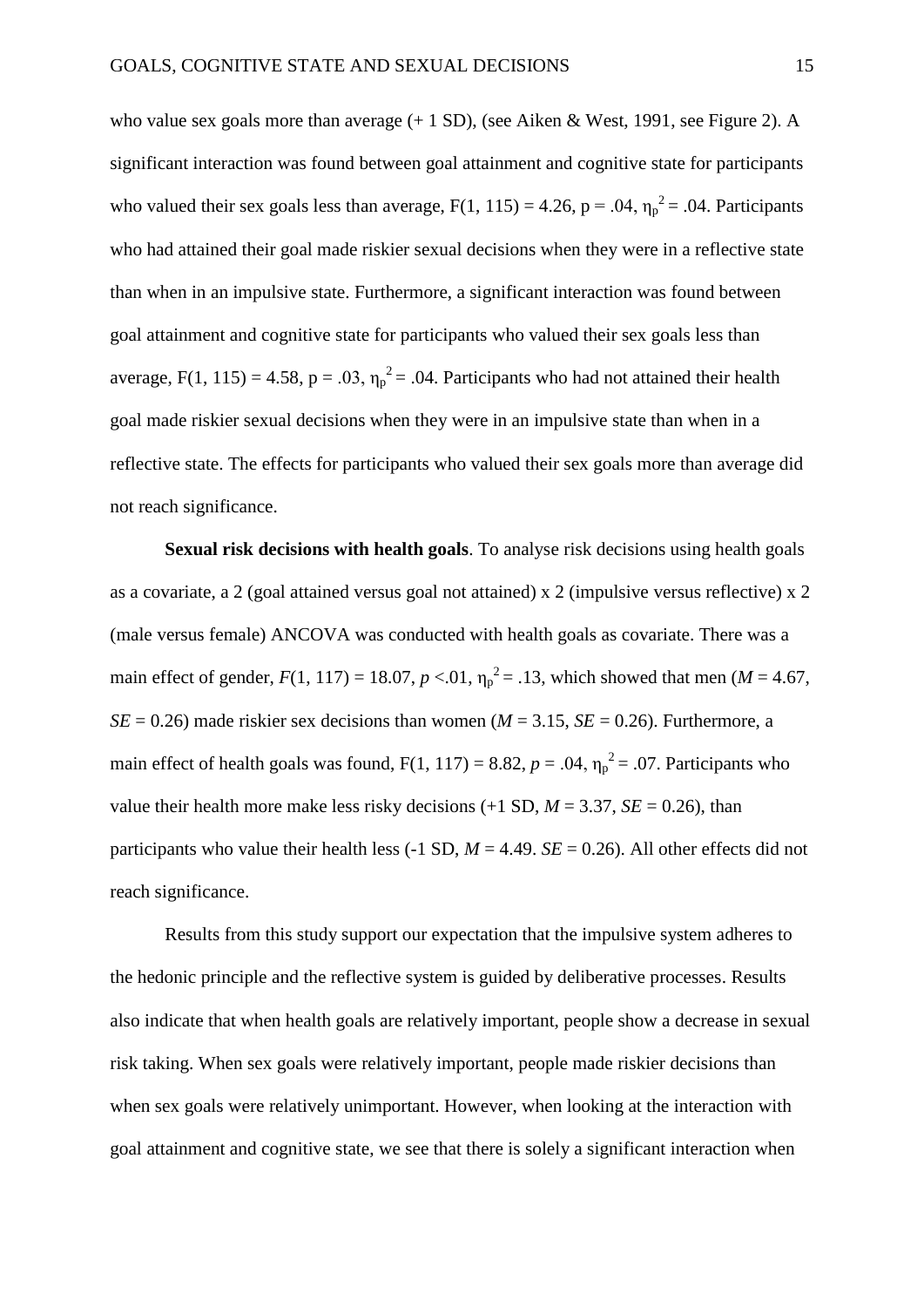people value their sex goals less than average. This could indicate that for people who value their sex goals more than average, these sex goals are of such importance that they overshadow other influences.

# **General Discussion**

The presented studies are the first, to our knowledge, to test the interplay between goals and cognitive state when it comes to sexual decisions. In line with our hypotheses we found in Study 1 that people in impulsive states are driven by hedonic principles. People in impulsive states were willing to put increasingly more effort in attaining short-term goals, when they value sex goals more than average. These results cannot be explained by differences in the importance of sex goals for people in different cognitive states. Sex goals are relatively unimportant to people in impulsive states when compared tot people in reflective states. This indicates that irrespective of the importance of the sex goals, people in impulsive states are guided by sex-related short-term goals. The results are in accordance with our expectations about the importance of sex goals and the literature on the effort that people in impulsive states make to attain short-term goals. People in reflective states did not show this increase in effort, indicating that people in reflective states are not guided by short-term goals even though sex goals are of relative importance to them.

The results from Study 2 also confirm our expectations that people in impulsive states are guided by hedonic principles. However, hedonic principles are not merely applicable to sex related short-term goals. The most salient goal guides decision making and for people in impulsive states a hedonic goal is most salient. In Study 2, the attainment of the health goal was most salient for people in impulsive states, so attention got focused on this goal, thereby decreasing the chance of risky decision making. In the case of goal non-attainment, the health goal was less salient and attention got therefore focused on the other goal, the sex goal. The health goal was most salient for people in reflective states if these people had not attained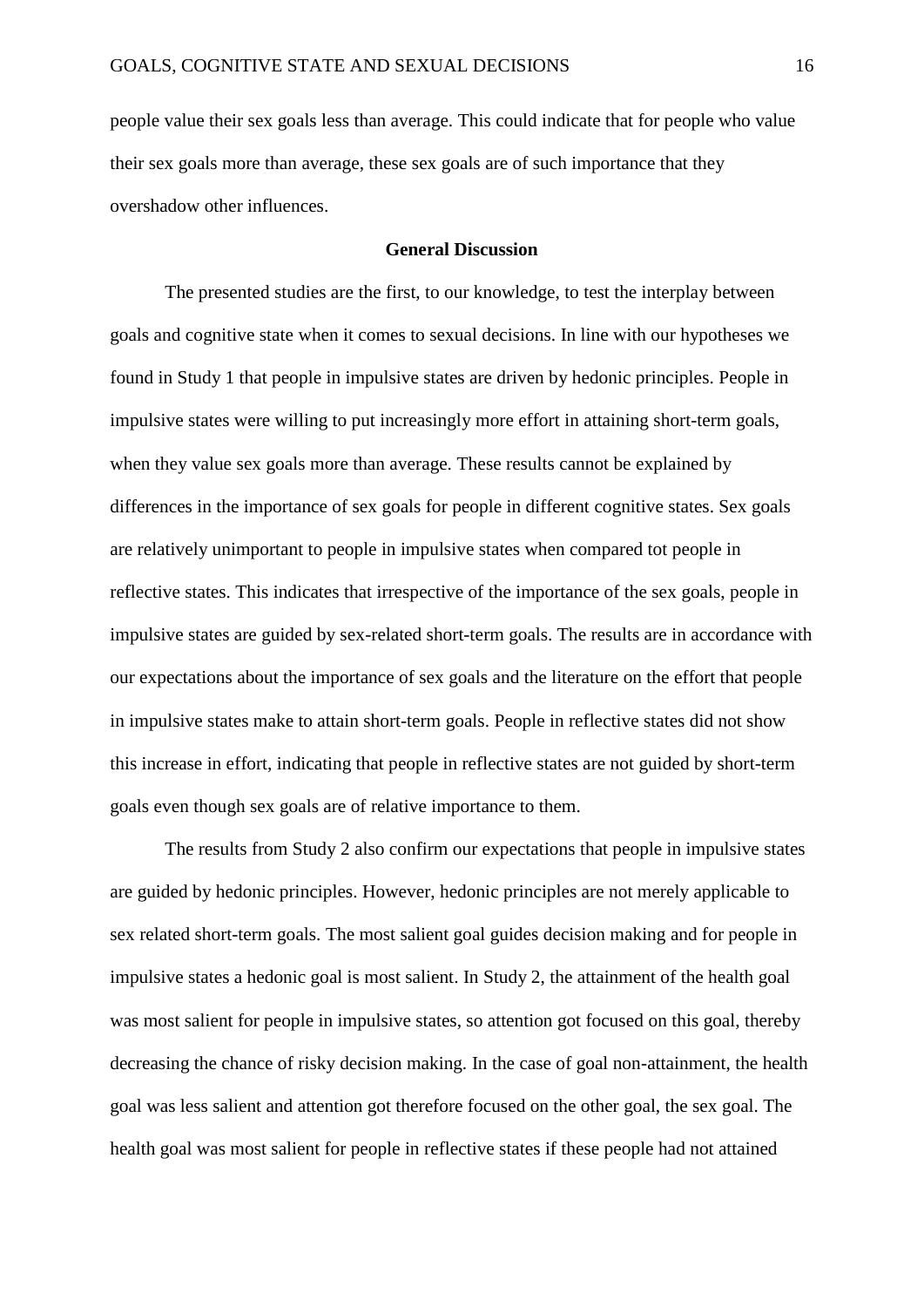their health goal. This resulted in less risky decision making. People in reflective states who did attain their health goal, experienced that progress was satisfactory and effort got put in another goal, in this case a sex goal. This increased the likelihood of sexual risk taking.

Additionally, results from Study 2 show that an important goal can guide behavior, irrespective of cognitive state. When health goals are relatively important, sexual risk taking decreased. When sex goals were relatively important, sexual risk taking increased. However, results from Study 2 also show a surprising effect. Contrary to our expectation that goal attainment and cognitive state have an effect on sexual risk decisions, we found that when people valued their sex goals more than average, goal attainment and cognitive state had no effect on the sexual risk decisions. This could indicate that sex goals are of such importance for people who value their sex goals more than average, that these sex goals guide behavior, irrespective of the cognitive states people are in and whether a health goal is attained or not.

Although not of central importance, we found gender effects. When sex goals were relatively unimportant and when money goals were relatively important, men showed more effort tot attain sex related short-term goals than women. This could indicate that irrespective of the relative importance of both the sex and the money goals, men show a higher effort for sexual activities. This is in agreement with the literature on gender differences and risk taking, stating that men overall score higher on sexual permissiveness, are more sexually active and are more likely to take sexual risks than women (Byrnes, Miller, & Schafer, 1999; Fischtein, Herold, & Desmarais, 2007). The exact meaning of these results are not yet clear and could use further research.

#### **Implementations and suggestions**

The aim of the present research was to contribute to the understanding of human behavior, especially to human decision making. Although the puzzle is far from being solved, the present research got us one step closer to its completion. The results from the studies can have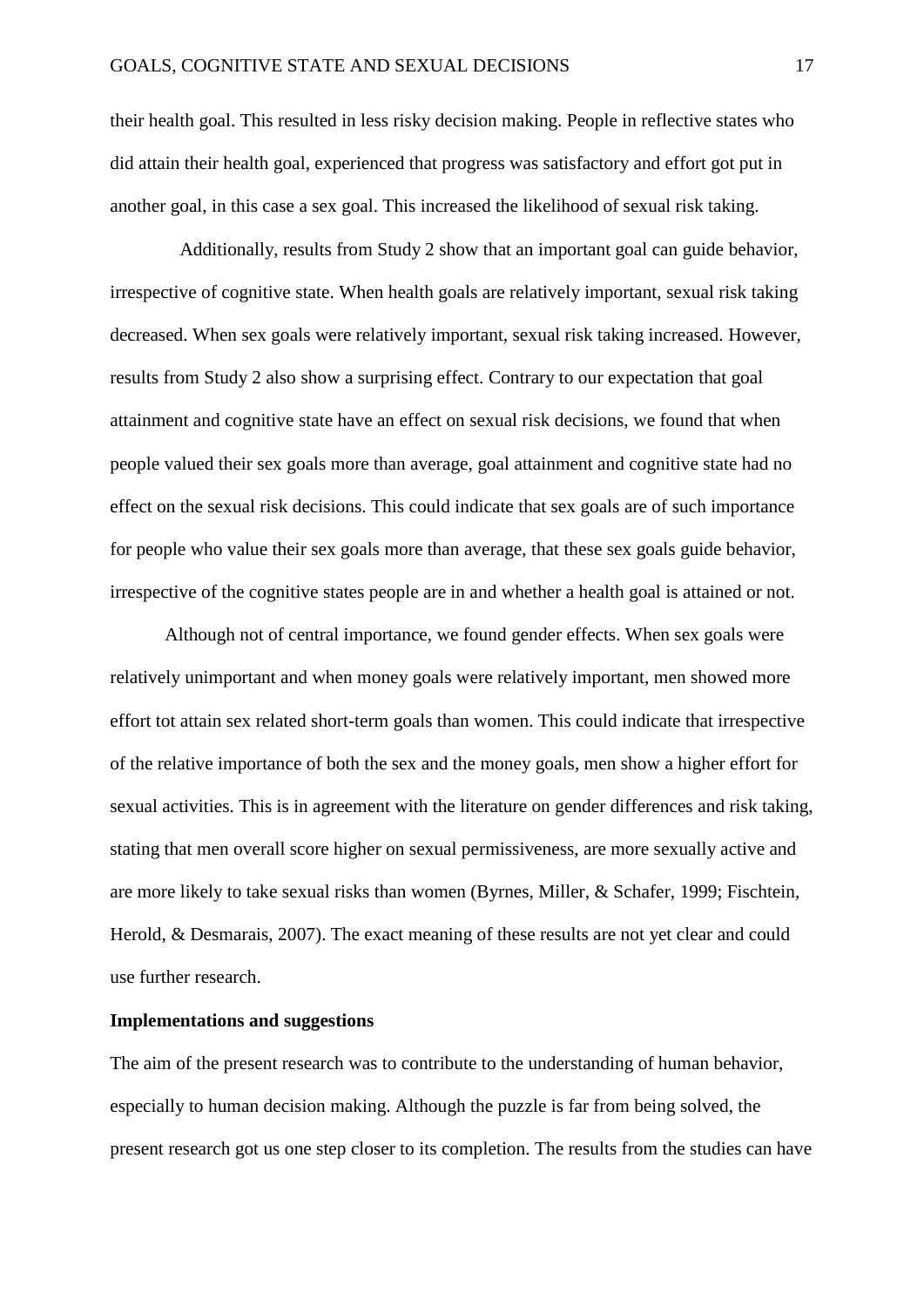important implications for reducing risk behavior. Firstly, people in impulsive states prefer immediate gratifying goals over long term goals. According to Hofmann, Friese, and Wiers (2008), treatments to improve health behavior are most effective if they also change impulsive influences on behavior. Secondly, we found that the most important goal guides behavior. As seen in Study 2, if health goals were of relative importance, sexual risk taking decreased. If however, sex goals were seen as relatively important, sexual risk taking increased. Reasoned influences are easier to change than impulsive influences. Therefore when improving health behavior it's essential to know the attitudes and beliefs of the people whose behavior we wish to change. Programs for improving health behavior can use this information in developing new programs.

Additionally, our studies made clear that people follow salient cues when making decisions. For people in impulsive states, hedonic goals are most salient and guide behavior. If people in impulsive states are reminded of the long term goals they have attained, this will satisfy their hedonic goals, thereby decreasing the change of less beneficial short-term goal pursue.

In the present research, the goal attainment manipulation was presented before the scenario. It would be very interesting to see if goal attainment had the same effect on risk decisions if the goal attainment manipulation is presented directly after the scenario. If this is the case, it could have important practical implications for reducing unwanted risk behavior. People could be reminded of the progress they are making in their long-term goals when in sexually risky situations, for example by placing banners, coasters or other reminders. Further research is this direction is advisable.

The present research focused on sex goals and sex decisions mainly. Further research could focus on other conflicting goals, like eating sweets versus eating healthy or buying expensive shoes versus saving money, to see if the results extend. We expect to find similar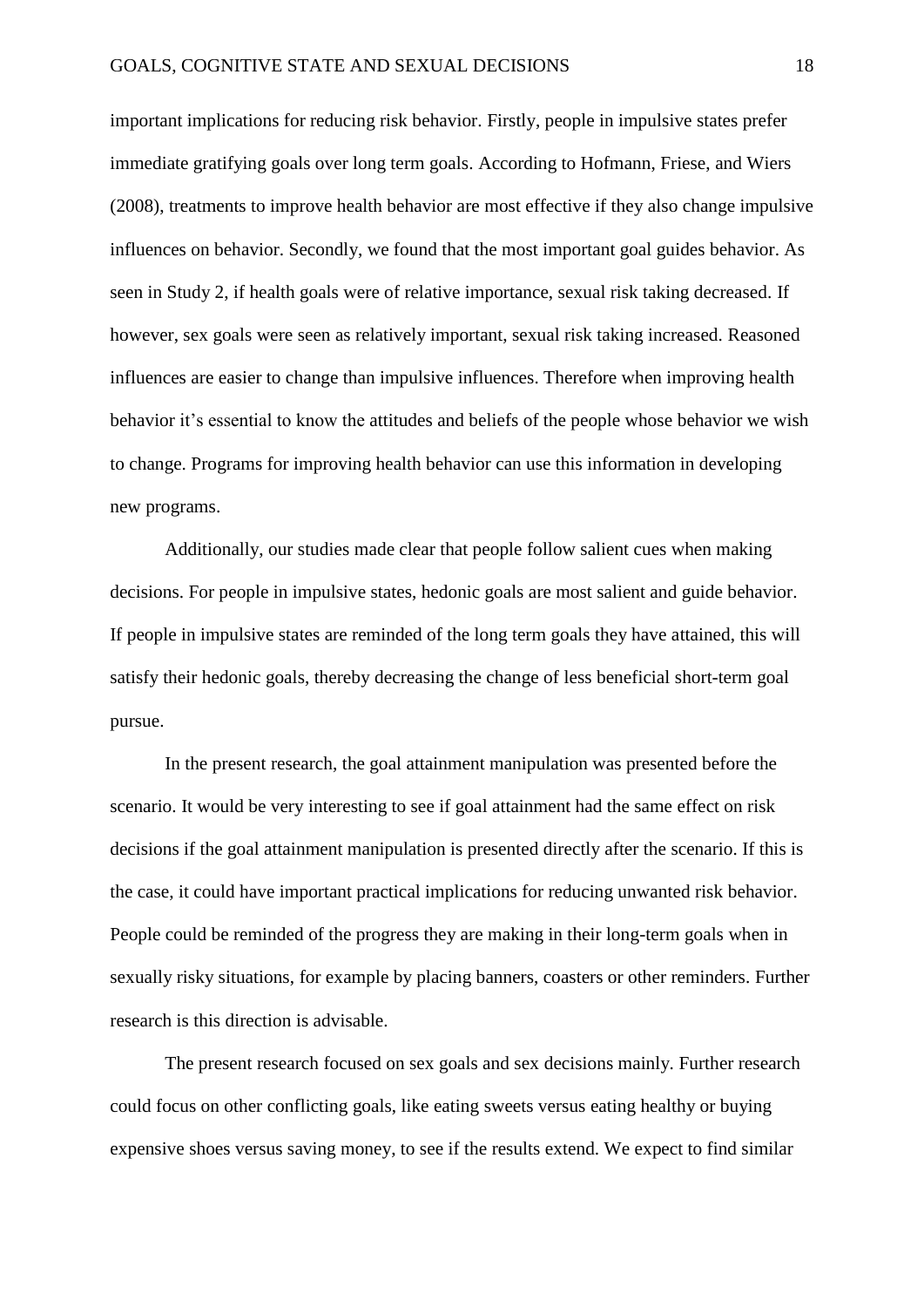results as the same processes underlie all short-term versus long-term goals, namely hedonic versus deliberate processes.

### **Limitations**

Although we offered some insights into the dynamics of human choice behavior, the present research has some limitations. The first potential limitation concerns the cognitive state manipulation. Cognitive state was manipulated through two different mind-set manipulations. In the second study, half of the participants agreed to fill in the forms while travelling by train. These people might have been in a hurry which could have influenced the reflective state manipulation. Because we used many different participants at different locations and different times, we don't expect that this possible hurriedness had negative effects on the results.

A second potential limitation concerns the implications for real life situations. The presented scenario was not a real-life situation but participants had to imagine themselves in the given situation. This could have influenced the sexual risk decision. Obtaining real-life risk measurements would be very complex to do and above all highly unethical.

# **Conclusion**

A long time ago, giving in to impulses was a smart thing to do and could even save your life. Nowadays, giving in to an impulsive sexual escapade can have major consequences and delaying gratification can be the wiser choice. It seems that people give in to sexual impulses easily, especially when they find themselves in an impulsive state. However, there is more than meets the eye.

By investigating the interplay between cognitive states and goals, the present research found support for the idea that the most salient goal guides decision making. In this goal salience lies the opportunity to influence people towards less risky decision making by making sure people experience pleasure while thinking about long-term goals and by altering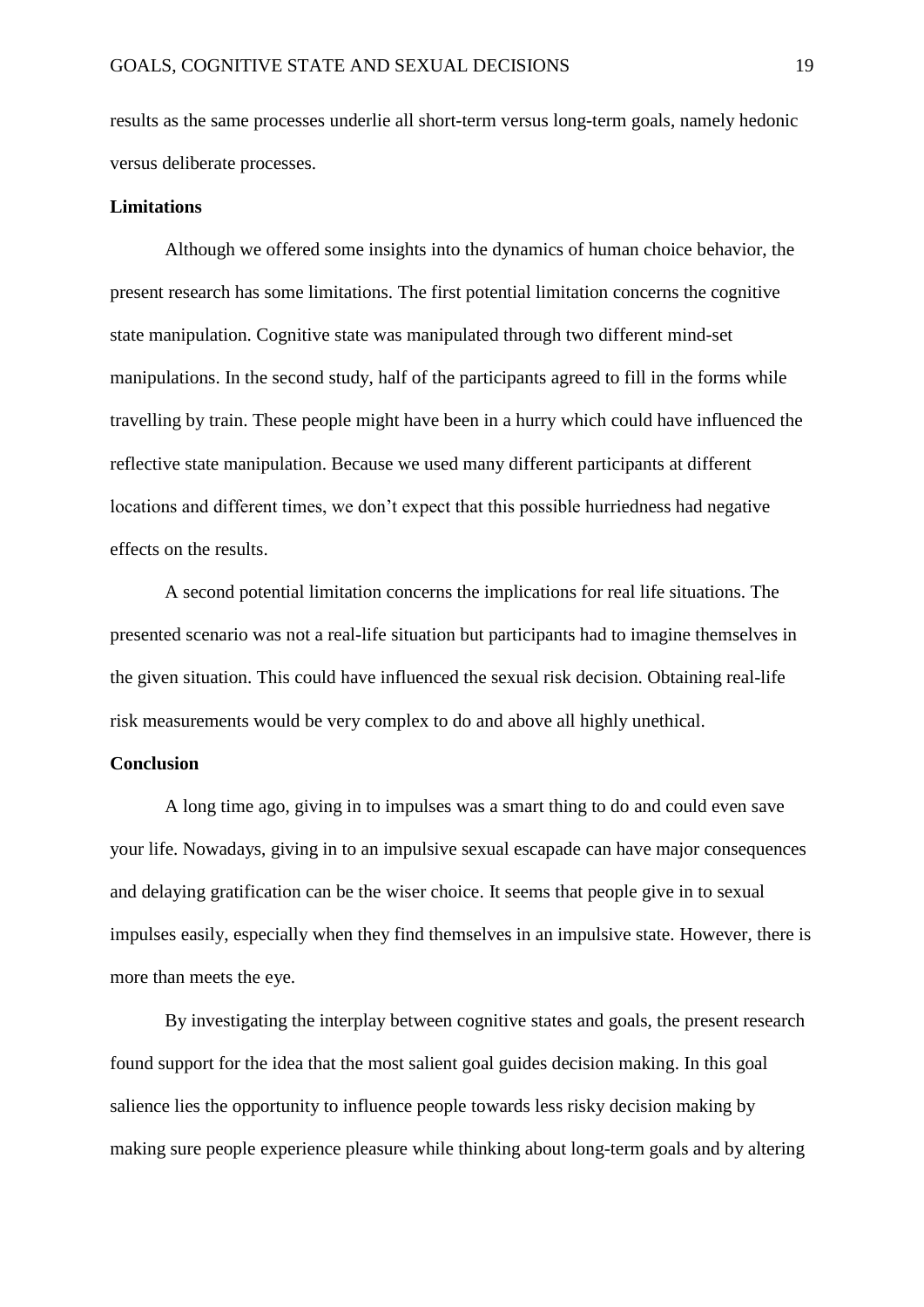long-term principles. The present research added a piece to the puzzle of the ever continuing struggle between impulse and reason, but the quest for completion continues.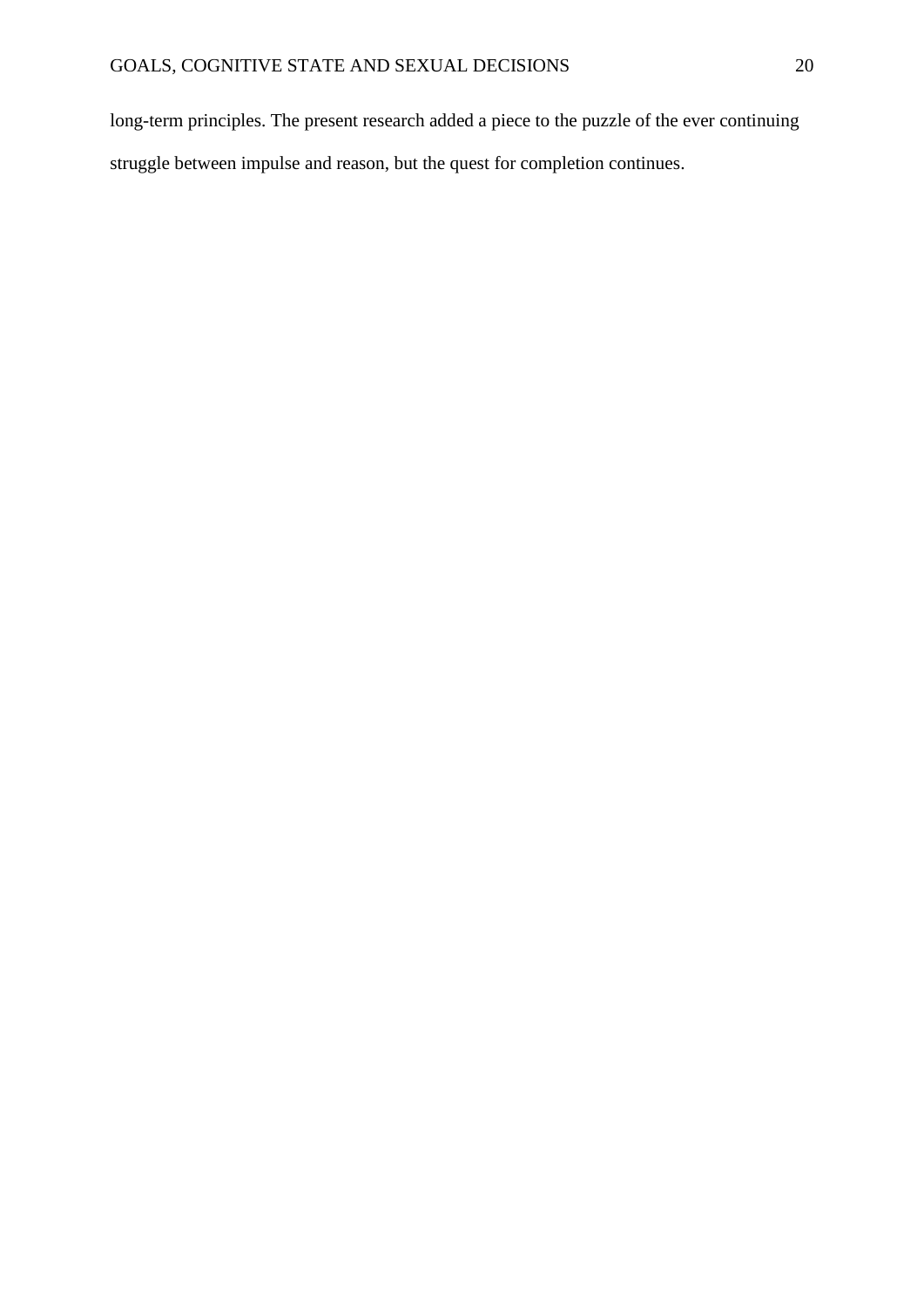#### **References**

- Aiken, L.S., & West, S.G. (1991). *Multiple regression: Testing and interpreting interactions*. Thousand Oaks, CA: Sage Publications, Inc.
- Ariely, D., & Loewenstein, G. (2006). The heat of the moment: The effect of sexual arousal on sexual decision making. *Journal of Behavioral Decision Making, 19*, 87-98.
- Austin, J.T., & Vancouver, J.B. (1996). Goal constructs in psychology: structure, process, and content. *Psychological Bulletin, 3,* 338-375.
- Byrnes, J.P., Miller, D.C., & Schafer, W.D. (1999). Gender differences in risk taking: A metaanalyses. *Psychological Bulletin, 125*, 367-383.
- Ditto, P.H., Pizarro, D.A., Epstein, E.B., Jacobson, J.A., & McDonald, T.K. (2006). Visceral influences on risk-taking behavior. *Journal of Behavioral Decision Making, 19*, 99- 113.
- Donohew, L., Zimmerman, R., Cupp, P.S., Novak, S., Colon, S., & Abell, R. (2000). Sensation seeking, impulsive decision-making and risky sex: implications for risktaking and design of interventions. *Personality and Individual Differences, 28*, 1079- 1091.
- Fishbach, A., & Dhar, R. (2005). Goals as excuses or guides: The liberating effect of perceived goal progress on choice. *Journal of Consumer Research, 32,* 370–377
- Fishbach, A., Shah, J.Y., & Kruglanski, A.W. (2004). Emotional transfer in goal systems. *Journal of Experimental Social Psychology, 40,* 723-738.
- Fischtein, D.S., Herold, E.S., & Desmarais, S. (2007). How much does gender explain in sexual attitudes and behaviors? A survey of Canadian adults. *Archives of Sexual Behavior, 36,* 451–461.
- Förster, J., Liberman, N., & Higgins, E.T. (2005). Accessibility from active and fulfilled goals. *Journal of Experimental and Social Psychology, 54*, 220-239.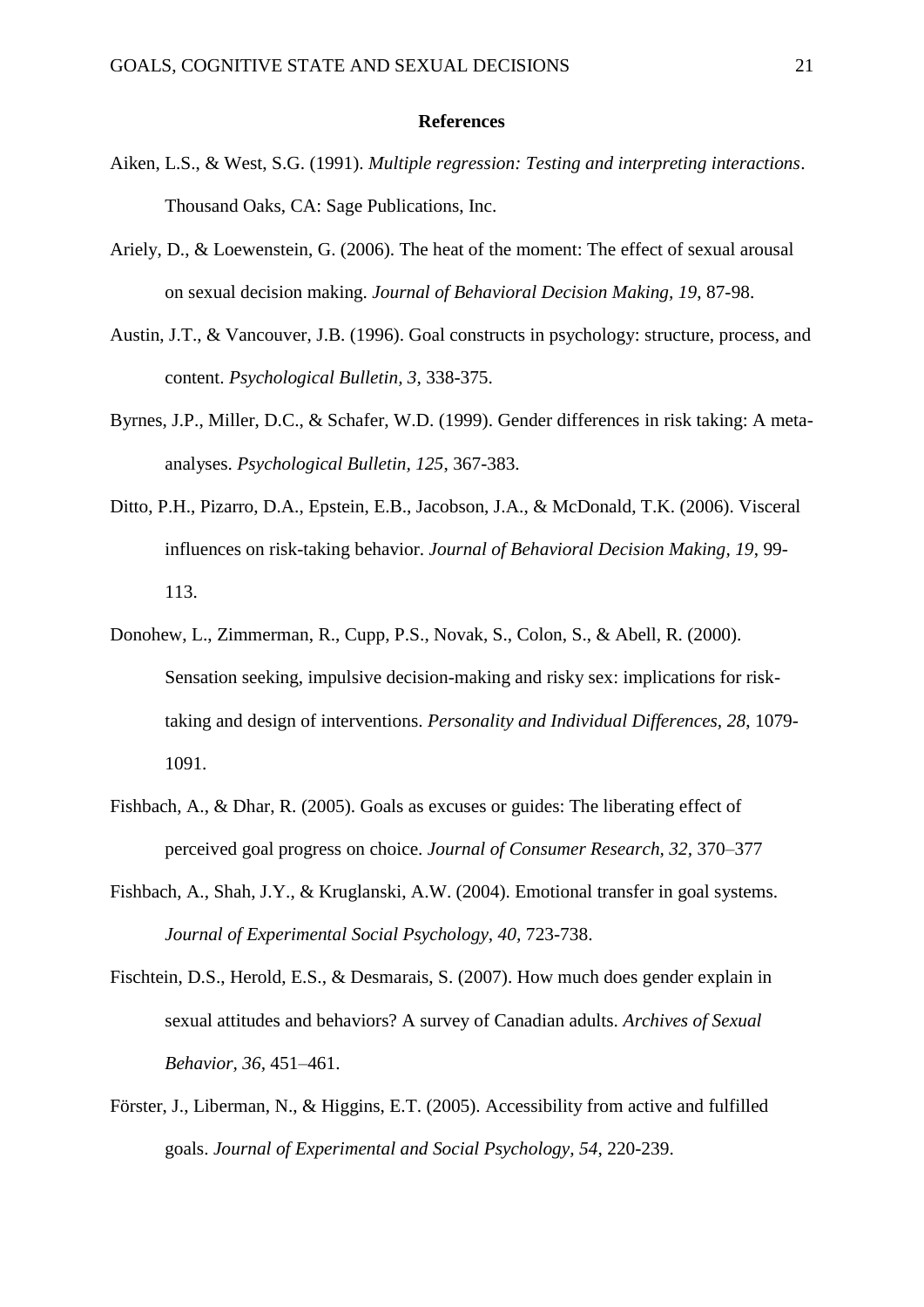- Gebhardt, W.A. (2008). On multiple goals and continuous conflict. *The European Health Psychologist, 10*, 25-28.
- Goschke, T., & Kuhl, J. (1993). Representation of intentions: Persisting activation in memory. *Journal of Experimental Psychology: Learning, Memory, and Cognition, 19*, 1211– 1226.
- Greenberg, J., Pyszczynski, T., Solomon, S., Rosenblatt, A., Veeder, M., & Kirkland, S. (1990). Evidence for terror management theory. II: The effects of mortality salience on reactions to those who threaten or bolster the cultural worldview. *Journal of personality and social psychology, 58,* 308–318.
- Hofmann, W., Friese, M., & Wiers, R.W. (2008). Impulsive versus reflective influences on health behavior: A theoretical framework and empirical review. *Health Psychology Review, 2*, 111-137.
- Jeffrey, S.A., Onay, S., & Larrick, R.P. (2010). Goal attainment as a resource: the cushion effect in risky choice above a goal. *Journal of behavioral decision making, 23*, 191- 202.
- Lappalainen, R., & Epstein, L.H. (1990). A behavioral economics analysis of food choice in humans. *Appetite, 14*, 81-93.
- Levinson, R.A., Jaccard, J., & Beamer, L. (1995). Older adolescents' engagement in casual sex: impact of risk perception and psychological motivations. *Journal of youth and adolescence, 24*, 349-364.
- Lockwood, P., & Kunda, Z. (1997). Superstars and me: Predicting the impact of role models on the self. *Journal of Personality and Social Psychology, 73*, 91-103.
- Loewenstein, G. (1996). Out of Control: Visceral influences on behavior. *Organizational behaviour and Human Decision Processes, 65*, 272–292.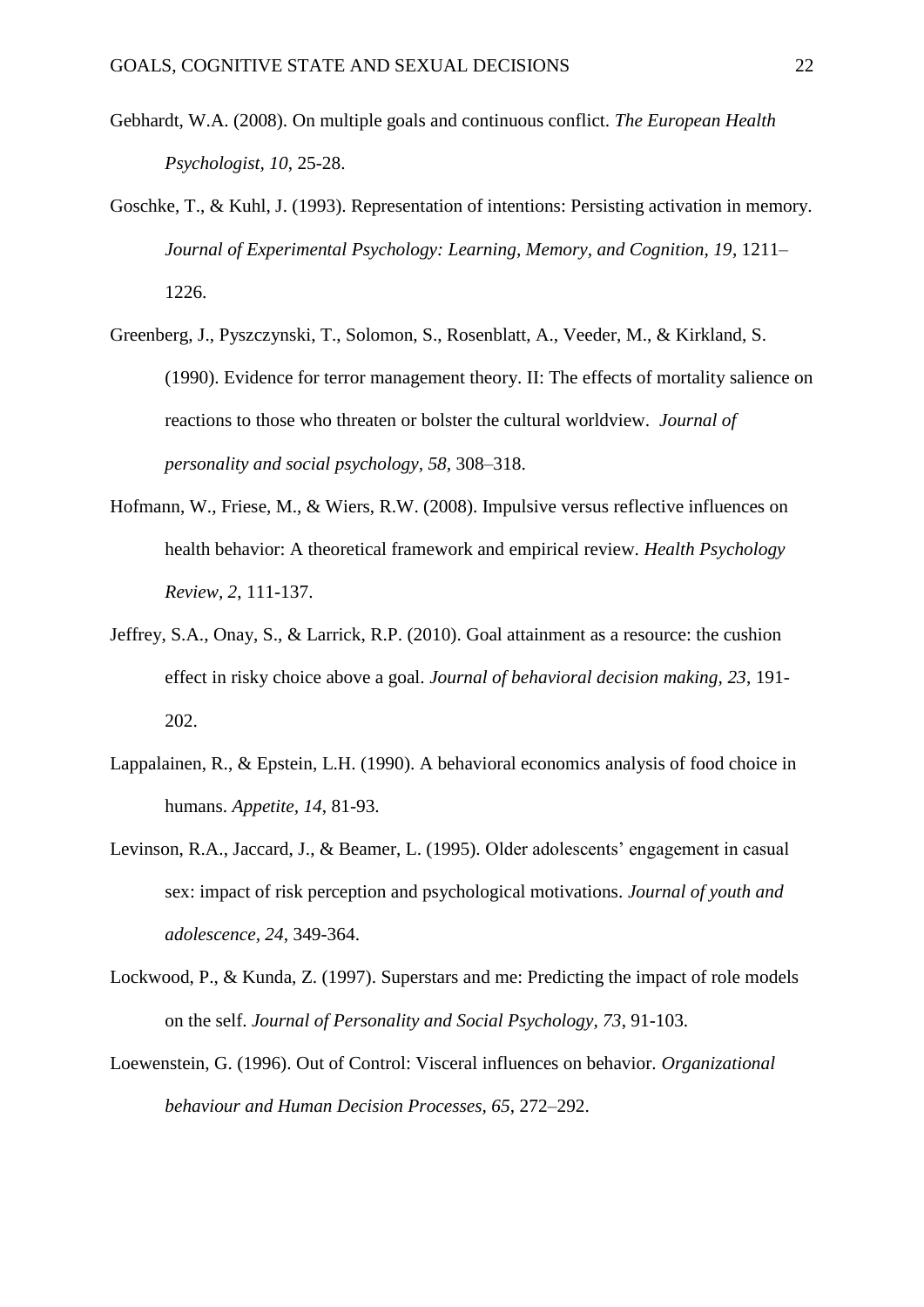- Louro, M.J., Pieters, R., & Zeelenberg, M. (2007). Dynamics of Multiple-Goal Pursuit. *Journal of Personality and Social Psychology, 93*, 174–193.
- MacDonald, T.K., Fong, G.T., Zanna, M.P., & Martineau, A.M. (2000). Alcohol myopia and condom use: Can alcohol intoxication be associated with more prudent behavior? *Journal of Personality mad Social Psychology, 78*, 605-619.
- Muraven, M., Tice, D. M., & Baumeister, R.F. (1998). Self-control as limited resource: Regulatory depletion patterns*. Journal of Personality and Social Psychology, 74,* 774- 789.
- Parsons, J.T., Halkitis, P.N., Bimbi, D., & Borkowski, T. (2000). Perceptions of the benefits and costs associated with condom use and unprotected sex among late adolescent college students. *Journal of Adolescence, 23*, 377-391.
- Ramanathan, S., & Menon, G. (2006). Time-varying effects of chronic hedonic goals on impulsive behavior. *Journal of Marketing Research, 43*, 628-641.
- Siegel, A.W., Cousins, J.H., Rubovits, D.S., Parsons, J.T., Lavery, B., & Crowley, C.L. (1994). Adolescents' perceptions of the benefits and risks of their own risk taking. *Journal of Emotional and Behavioural Disorders, 2,* 89-98.
- Strack, F., & Deutsch, R. (2004). Reflective and impulsive determinants of social behaviour. *Personality and Social Psychology Review, 8*, 220-247.
- Vogt, J., De Houwer, J., & Crombez, G. (2011). Multiple Goal Management starts with Attention. Goal prioritizing affects the allocation of spatial attention to goal-relevant events. *Experimental Psychology, 58*, 55-61.
- Vohs, K. D., & Baumeister, R.F. (2008). Can Satisfaction Reinforce Wanting? A New Theory About Long-term Changes in Strength of Motivation. In Shah, J. Y., & Gardner, W.L. (Eds.), *Handbook of motivation science.* New York : Guilford Press.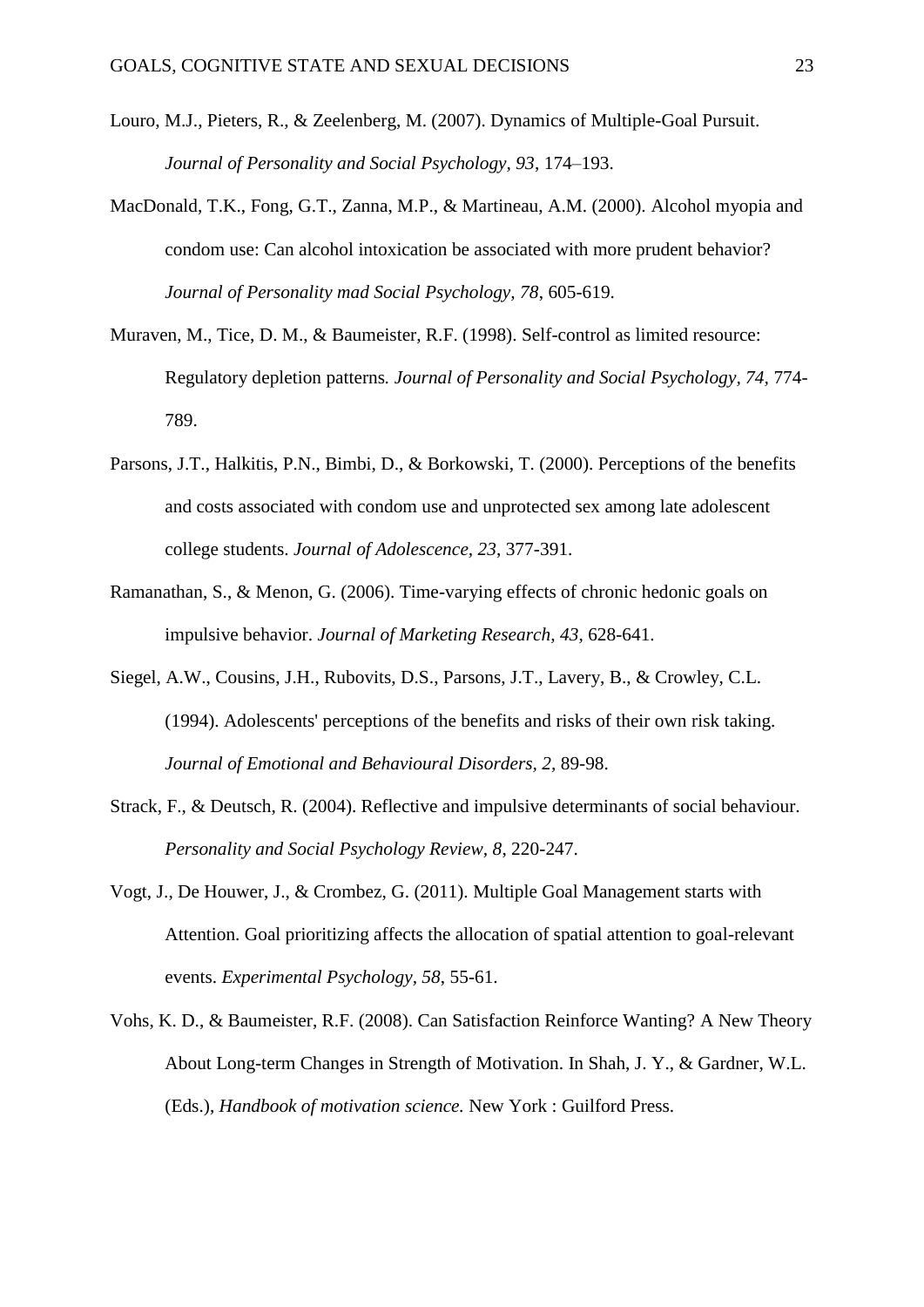- Wrosch, C., Scheier, M.F., Miller, G.E., Schulz, R., & Carver, C.S. (2003). Adaptive selfregulation of unattainable goals: Goal disengagement, goal reengagement, and subjective well-being. *Personality and Social Psychology Bulletin, 29*, 1494-1508.
- Zeigarnik, B. (1927). Über das behalten erledigter und unerledigter handlungen (On finished and unfinished tasks). *Psychologische Forschung, 9,* 1-85.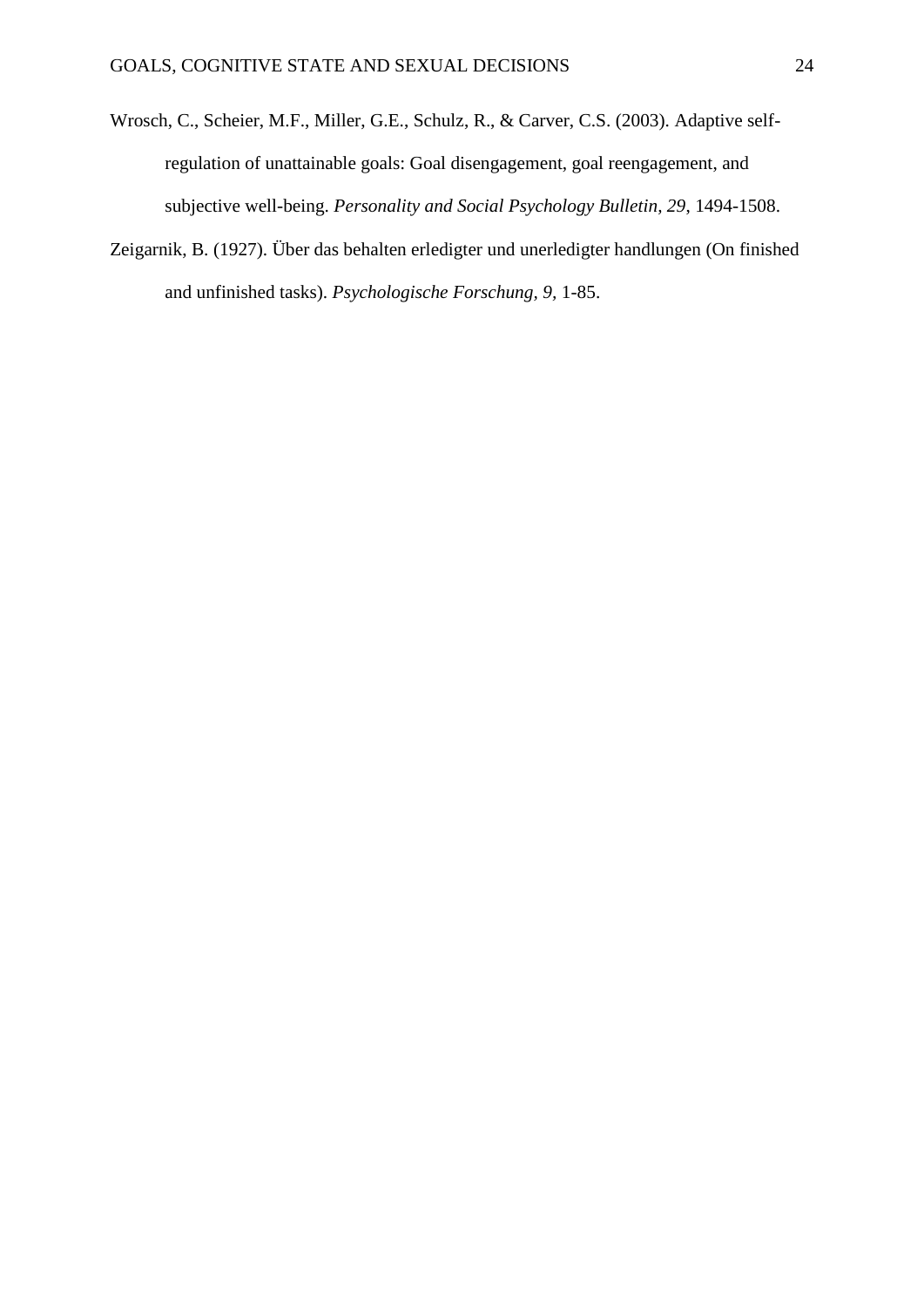*Figure 1*. Film points earned by participants in impulsive and reflective states across rounds 1–5 with increasing variable ratio (VR) reinforcement schedules for earning film reinforcers for participants who value sex goals more versus participants who value sex goals less (high and low values represent plus or minus one standard deviation from the mean).



**Low importance**